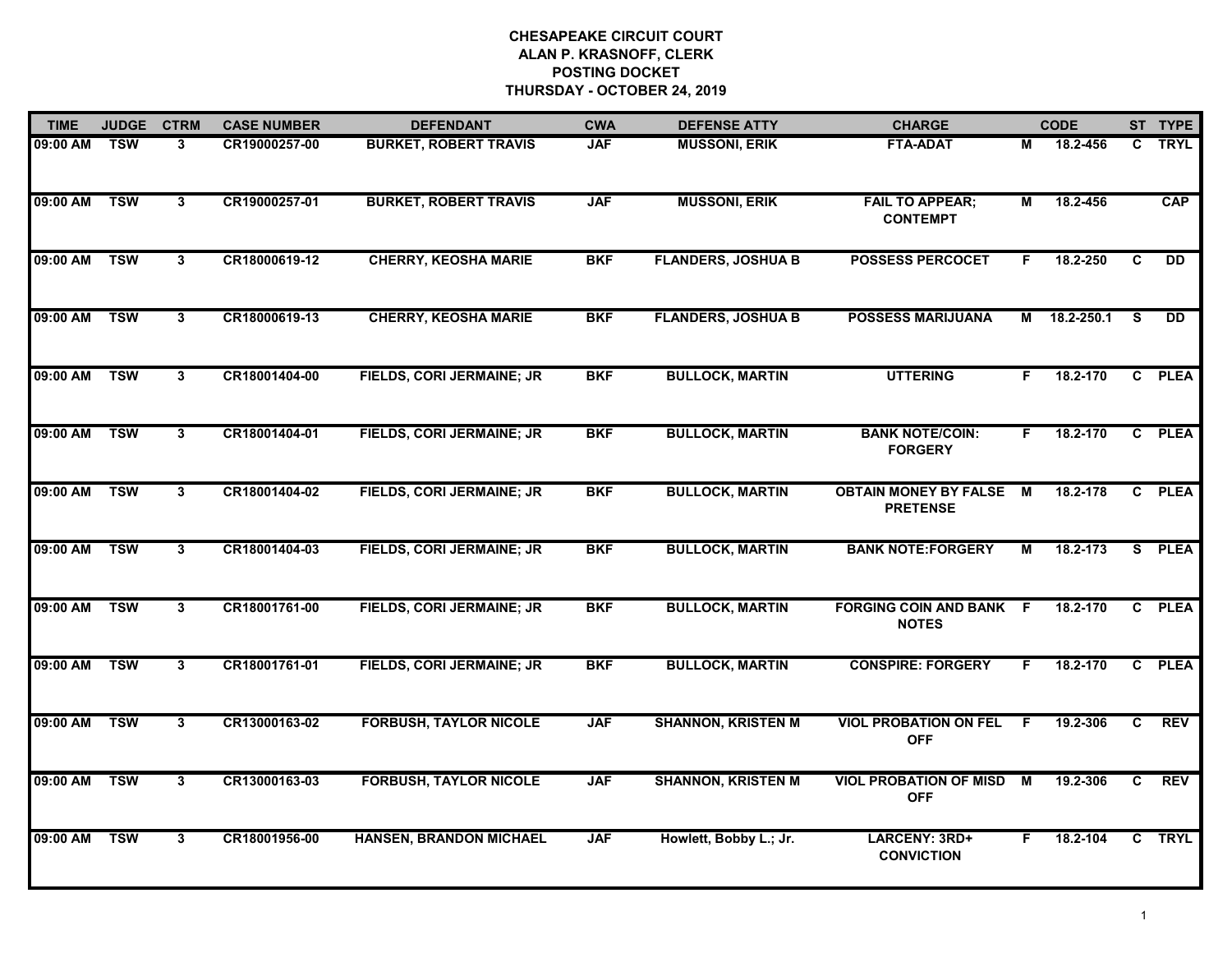| <b>TIME</b>  | <b>JUDGE</b> | <b>CTRM</b>    | <b>CASE NUMBER</b> | <b>DEFENDANT</b>                 | <b>CWA</b> | <b>DEFENSE ATTY</b>        | <b>CHARGE</b>                                       |    | <b>CODE</b> |    | ST TYPE       |
|--------------|--------------|----------------|--------------------|----------------------------------|------------|----------------------------|-----------------------------------------------------|----|-------------|----|---------------|
| 09:00 AM     | <b>TSW</b>   | 3              | CR18001956-01      | HANSEN, BRANDON MICHAEL          | <b>JAF</b> | Howlett, Bobby L.; Jr.     | <b>FAIL TO APPEAR; TRYL</b>                         | М  | 18.2-456    | C. | <b>CAP</b>    |
| 09:00 AM     | <b>TSW</b>   | $3^{\circ}$    | CR14002177-00      | <b>HAYES, MARCUS D</b>           | <b>JAF</b> | <b>LAINE, HERBERT W</b>    | SUSP O/L 3RD OFF                                    | м  | B.46.2-301  | S. | <b>ROL</b>    |
| 09:00 AM     | <b>TSW</b>   | $\mathbf{3}$   | CR19001274-00      | <b>THOMPSON, DOMONIQUE</b>       | <b>BEC</b> | <b>WENTWORTH, RACHEL E</b> | <b>ABDUCT BY</b><br><b>FORCE/INTIMIDATION</b>       | F. | 18.2-47     |    | C PLEA        |
| 09:00 AM     | <b>TSW</b>   | 3              | CR19001274-01      | <b>THOMPSON, DOMONIQUE</b>       | <b>BEC</b> | <b>WENTWORTH, RACHEL E</b> | STRANGLE: WOUND/INJURY F<br><b>RESULTS</b>          |    | 18.2-51.6   |    | C PLEA        |
| 09:00 AM     | <b>TSW</b>   | 3              | CR19001274-02      | <b>THOMPSON, DOMONIQUE</b>       | <b>BEC</b> | <b>WENTWORTH, RACHEL E</b> | <b>ASSAULT &amp; BATTERY-FAM M</b><br><b>MEMBER</b> |    | 18.2-57.2   | C. | <b>PLEA</b>   |
| 09:00 AM TSW |              | 3              | CR19001274-03      | <b>THOMPSON, DOMONIQUE</b>       | <b>BEC</b> | <b>WENTWORTH, RACHEL E</b> | PETIT LARC <\$500 NOT FRM M<br><b>PERSN</b>         |    | 18.2-96     |    | C PLEA        |
| 09:00 AM     | <b>TSW</b>   | $\mathbf{3}$   | CR19001274-04      | <b>THOMPSON, DOMONIQUE</b>       | <b>BEC</b> | <b>WENTWORTH, RACHEL E</b> | <b>ASSAULT &amp; BATTERY-FAM</b><br><b>MEMBER</b>   | M  | 18.2-57.2   |    | C PLEA        |
| 09:00 AM     | <b>TSW</b>   | $\overline{3}$ | CR19001274-05      | <b>THOMPSON, DOMONIQUE</b>       | <b>BEC</b> | <b>WENTWORTH, RACHEL E</b> | <b>ASSAULT &amp; BATTERY-FAM M</b><br><b>MEMBER</b> |    | 18.2-57.2   |    | C PLEA        |
| 09:00 AM     | <b>TSW</b>   | 3              | CR19000925-00      | <b>WILLIAMS, KEITH SYLVESTER</b> | <b>ASA</b> | Hallauer, Scott F.         | <b>PWID MARIJUANA</b>                               | F. | 18.2-248.1  |    | <b>B</b> TRYL |
| 09:00 AM     | <b>TSW</b>   | 3              | CR19000925-01      | <b>WILLIAMS, KEITH SYLVESTER</b> | <b>ASA</b> | Hallauer, Scott F.         | PWID METHAMPHETAMINE                                | -F | 18.2-248    |    | <b>B</b> TRYL |
| 09:00 AM     | SJT          | 4              | CR19000423-00      | <b>BROCK, LURA COURTNEY</b>      | <b>WHC</b> | <b>FLANDERS, JOSHUA B</b>  | <b>FALSE STMT TO OBTAIN</b><br><b>WELFARE</b>       | F  | 63.2-502    |    | <b>B</b> PLEA |
| 09:00 AM     | ST           | 4              | CR19000423-01      | <b>BROCK, LURA COURTNEY</b>      | <b>WHC</b> | <b>FLANDERS, JOSHUA B</b>  | <b>WELFARE FRAUD</b>                                | F. | 63.2-513    |    | <b>B</b> PLEA |
| 09:00 AM     | ST           | 4              | CR19000423-02      | <b>BROCK, LURA COURTNEY</b>      | <b>WHC</b> | <b>FLANDERS, JOSHUA B</b>  | <b>OBTAIN WELFARE BY</b><br><b>FRAUD</b>            | F  | 63.2-522    |    | <b>B</b> PLEA |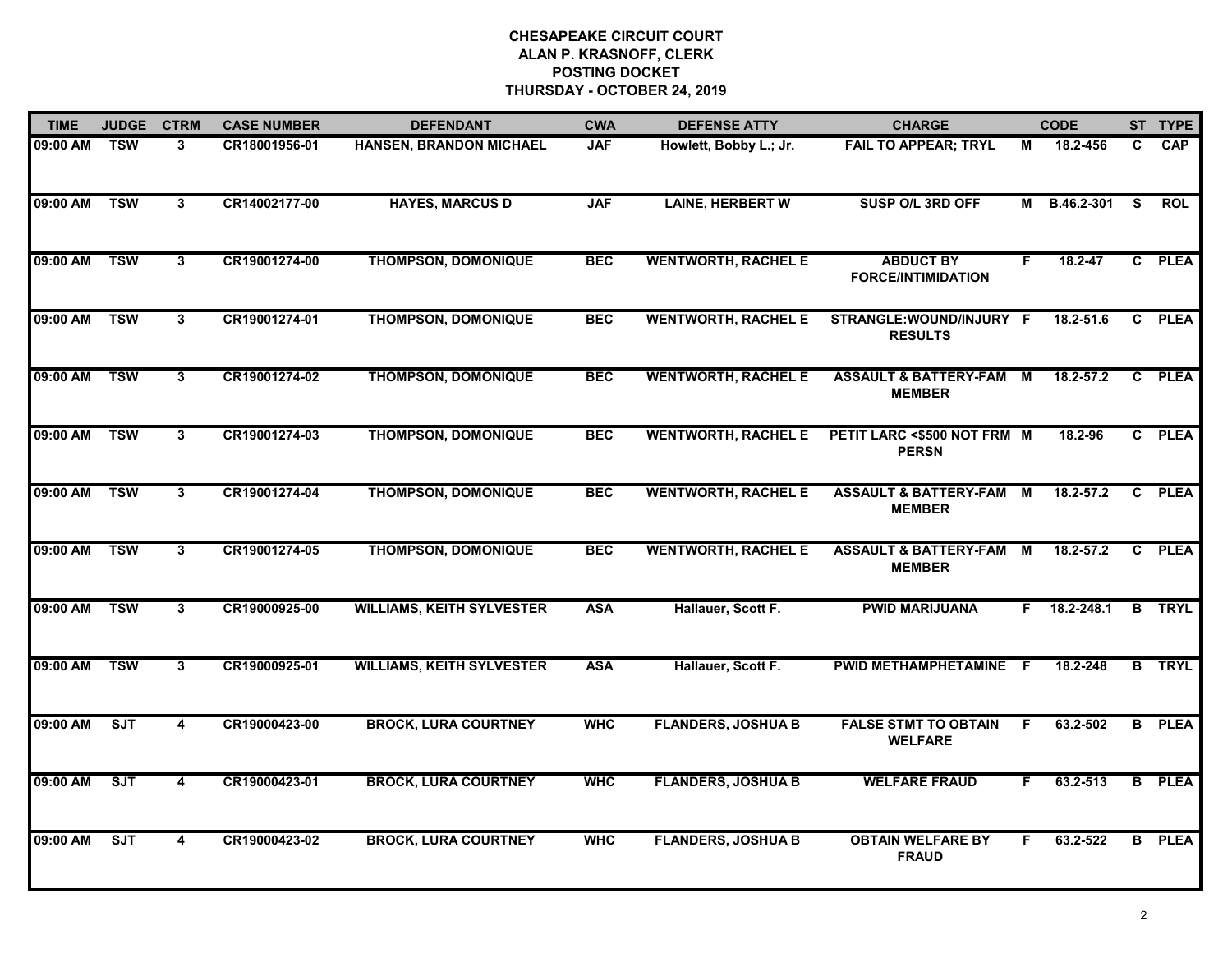| <b>TIME</b> | <b>JUDGE</b> | <b>CTRM</b>             | <b>CASE NUMBER</b> | <b>DEFENDANT</b>              | <b>CWA</b> | <b>DEFENSE ATTY</b>       | <b>CHARGE</b>                               |              | <b>CODE</b>  |              | ST TYPE       |
|-------------|--------------|-------------------------|--------------------|-------------------------------|------------|---------------------------|---------------------------------------------|--------------|--------------|--------------|---------------|
| 09:00 AM    | <b>SJT</b>   | 4                       | CR17000856-02      | <b>CORBETT, ANITA DENISE</b>  | <b>AJS</b> | Jankell, Peter J.         | <b>VIOL PROBATION ON FEL</b><br><b>OFF</b>  | F.           | 19.2-306     | C.           | <b>REV</b>    |
| 09:00 AM    | SJT          | $\overline{\mathbf{4}}$ | CR19001939-00      | JONES, LATOYA TOMEACO         | <b>AHM</b> | <b>FERRARA, JENNIFER</b>  | <b>BOND APPEAL</b>                          | $\mathbf{o}$ | $19.2 - 124$ |              | C BOND        |
| 09:00 AM    | ST           | 4                       | CR19001523-00      | <b>MORGAN, MATTHEW DALTON</b> | <b>AHM</b> | <b>SHANNON, KRISTEN M</b> | <b>POSSESS HEROIN</b>                       | F.           | 18.2-250     |              | <b>B</b> TRYL |
| 09:00 AM    | SJT          | 4                       | CR18001122-04      | PHILLIPS, TEVIN LAMAR         | <b>AJS</b> | Jankell, Peter J.         | <b>VIOL PROBATION ON FEL</b><br><b>OFF</b>  | F.           | 19.2-306     |              | <b>REV</b>    |
| 09:00 AM    | ST           | 4                       | CR18001122-05      | <b>PHILLIPS, TEVIN LAMAR</b>  | <b>AJS</b> | Jankell, Peter J.         | <b>VIOL PROBATION OF MISD</b><br><b>OFF</b> | M            | 19.2-306     |              | <b>REV</b>    |
| 09:00 AM    | SJT          | 4                       | CR10002074-02      | <b>ROSS, DAVID ALLEN</b>      | <b>WHC</b> | Black, Hugh E.; III       | <b>VIOL PROBATION ON FEL</b><br><b>OFF</b>  | -F           | 19.2-306     | C.           | <b>REV</b>    |
| 09:00 AM    | SJT          | $\overline{\mathbf{4}}$ | CR94000498-01      | <b>ROSS, DAVID ALLEN</b>      | <b>WHC</b> | Black, Hugh E.; III       | <b>VIOL PROBATION ON FEL</b><br><b>OFF</b>  | F.           | 19.2-306     | C            | <b>REV</b>    |
| 09:00 AM    | SJT          | $\overline{\mathbf{4}}$ | CR94000500-01      | <b>ROSS, DAVID ALLEN</b>      | <b>WHC</b> | Black, Hugh E.; III       | <b>VIOL PROBATION ON FEL</b><br><b>OFF</b>  | F            | 19.2-306     | $\mathbf{c}$ | <b>REV</b>    |
| 09:00 AM    | <b>SJT</b>   | 4                       | CR94000502-01      | <b>ROSS, DAVID ALLEN</b>      | <b>WHC</b> | Black, Hugh E.; III       | <b>VIOL PROBATION ON FEL</b><br><b>OFF</b>  | F.           | 19.2-306     | C            | <b>REV</b>    |
| 09:00 AM    | <b>SJT</b>   | 4                       | CR94000504-01      | <b>ROSS, DAVID ALLEN</b>      | <b>WHC</b> | Black, Hugh E.; III       | <b>VIOL PROBATION ON FEL</b><br><b>OFF</b>  | F.           | 19.2-306     | C.           | <b>REV</b>    |
| 09:00 AM    | SJT          | 4                       | CR00A00580-02      | <b>SCOTT, DONNELL ANTHONY</b> | <b>WHC</b> | Gilchrist, Kurt A.        | <b>VIOL PROBATION ON FEL</b><br><b>OFF</b>  | -F.          | 19.2-306     |              | C BOND        |
| 09:00 AM    | ST           | 4                       | CR00A00581-02      | <b>SCOTT, DONNELL ANTHONY</b> | <b>WHC</b> | Gilchrist, Kurt A.        | <b>VIOL PROBATION ON FEL</b><br><b>OFF</b>  | F.           | 19.2-306     |              | C BOND        |
| 09:00 AM    | SJT          | 4                       | CR00A00848-02      | <b>SCOTT, DONNELL ANTHONY</b> | <b>WHC</b> | Gilchrist, Kurt A.        | <b>VIOL PROBATION ON FEL</b><br><b>OFF</b>  | F            | 19.2-306     |              | C BOND        |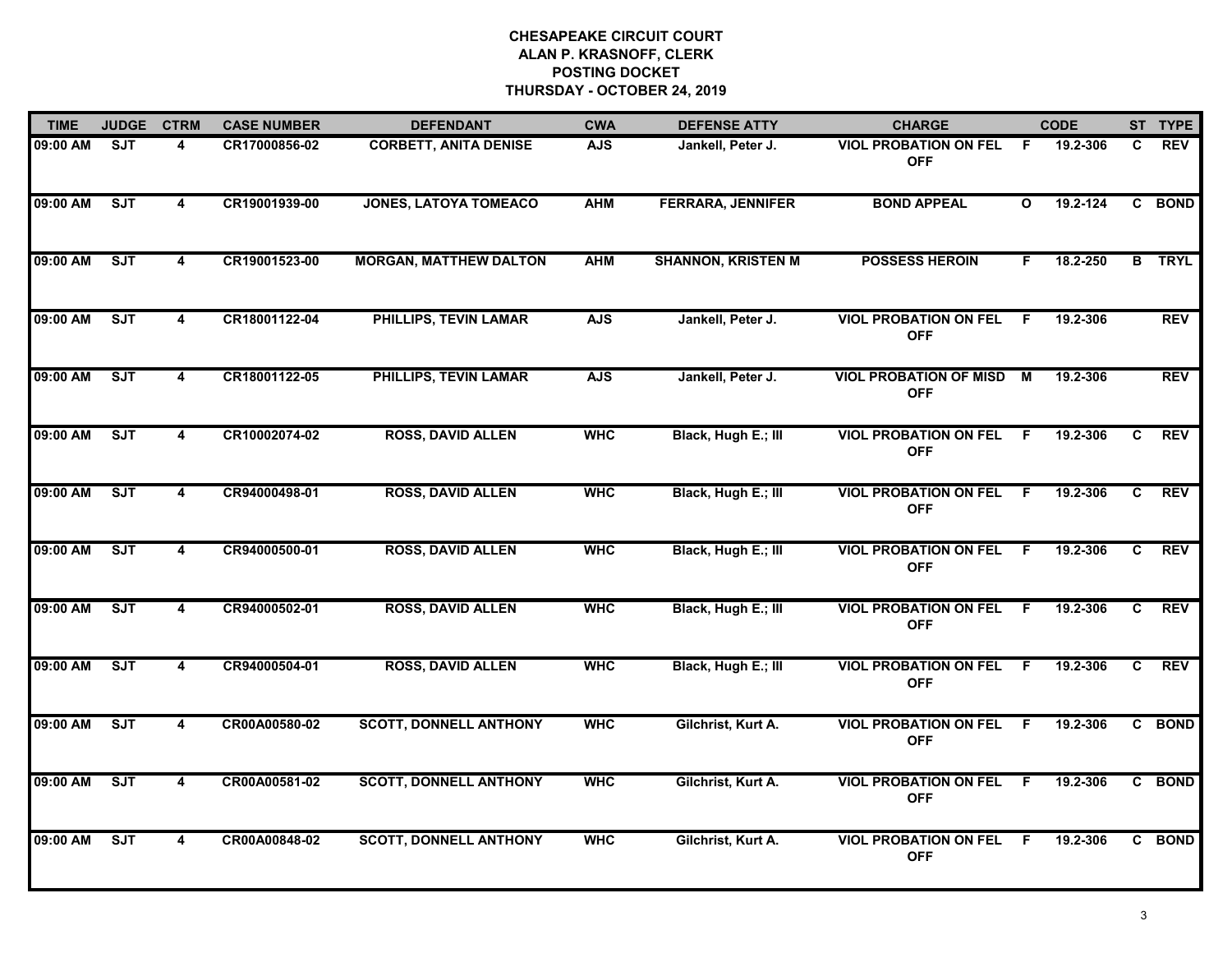| <b>TIME</b> | <b>JUDGE</b> | <b>CTRM</b>             | <b>CASE NUMBER</b> | <b>DEFENDANT</b>                 | <b>CWA</b> | <b>DEFENSE ATTY</b>      | <b>CHARGE</b>                                        |     | <b>CODE</b>     |              | ST TYPE       |
|-------------|--------------|-------------------------|--------------------|----------------------------------|------------|--------------------------|------------------------------------------------------|-----|-----------------|--------------|---------------|
| 09:00 AM    | <b>SJT</b>   | 4                       | CR17000699-08      | <b>SHAW, KAYLA MARIE</b>         | <b>AJS</b> | Jankell, Peter J.        | <b>VIOL PROBATION OF MISD</b><br><b>OFF</b>          | M   | 19.2-306        | C            | <b>REV</b>    |
| 09:00 AM    | SJT          | $\overline{\mathbf{4}}$ | CR17000699-09      | <b>SHAW, KAYLA MARIE</b>         | <b>AJS</b> | Jankell, Peter J.        | <b>VIOL PROBATION ON FEL</b><br><b>OFF</b>           | F.  | 19.2-306        | C            | <b>REV</b>    |
| 09:00 AM    | ST           | $\overline{\mathbf{4}}$ | CR17000699-10      | <b>SHAW, KAYLA MARIE</b>         | <b>AJS</b> | Jankell, Peter J.        | <b>VIOL PROBATION OF MISD</b><br><b>OFF</b>          | M   | 19.2-306        | $\mathbf{C}$ | <b>REV</b>    |
| 09:00 AM    | SJT          | $\overline{\mathbf{4}}$ | CR17000699-11      | <b>SHAW, KAYLA MARIE</b>         | <b>AJS</b> | Jankell, Peter J.        | <b>VIOL PROBATION OF MISD</b><br><b>OFF</b>          | M   | 19.2-306        | C            | <b>REV</b>    |
| 09:00 AM    | ST           | 4                       | CR19001150-00      | <b>SMALL, MICHAEL BYRON</b>      | <b>AHM</b> | <b>MORRIS, DIALLO K</b>  | HABIT OFF DRIVE W/O LIC F B.46.2-357<br>$2+OFF$      |     |                 | C            | <b>PLEA</b>   |
| 09:00 AM    | SJT          | 4                       | CR19001150-01      | <b>SMALL, MICHAEL BYRON</b>      | <b>AHM</b> | <b>MORRIS, DIALLO K</b>  | <b>FTA: PLEA</b>                                     |     | $M$ 18.2-456(6) | C            | <b>PLEA</b>   |
| 09:00 AM    | SJT          | $\overline{\mathbf{4}}$ | CR19001283-00      | <b>SMITH, DEJOHN ANDRAE</b>      | <b>AJS</b> | <b>MOODY, ELLIOTT O</b>  | <b>POSSESS COCAINE</b>                               | F.  | 18.2-250        |              | <b>B</b> TRYL |
| 09:00 AM    | SJT          | $\overline{\mathbf{4}}$ | CR12001698-02      | <b>SPRUILL, MICHAEL ANTHONY</b>  | <b>AJS</b> | SWIFT SHERARD, Sanita A. | <b>VIOL PROBATION ON FEL</b><br><b>OFF</b>           | F   | 19.2-306        | C            | <b>REV</b>    |
| 09:00 AM    | ST           | 4                       | CR19000223-00      | <b>WHITLEY, DENNY JAMON</b>      | <b>AHM</b> | <b>MORRIS, DIALLO K</b>  | HABITUAL OFFENDER: 2ND+ F<br><b>OFF</b>              |     | B.46.2-357      | C.           | <b>SENR</b>   |
| 09:00 AM    | ST           | 4                       | CR19000982-00      | <b>WHITLEY, DENNY JAMON</b>      | <b>AHM</b> | <b>MORRIS, DIALLO</b>    | HABITUAL OFFENDER 2ND F B.46.2-357<br><b>OFFENSE</b> |     |                 | C            | <b>SENR</b>   |
| 09:00 AM    | SJT          | $\overline{\mathbf{4}}$ | CR17000013-05      | <b>WILSON, MATTHEW ALEXANDER</b> | <b>AJS</b> | SWIFT SHERARD, Sanita A. | <b>VIOL PROBATION ON FEL</b><br><b>OFF</b>           | - F | 19.2-306        | C.           | <b>REV</b>    |
| 09:00 AM    | SJT          | 4                       | CR17000013-06      | <b>WILSON, MATTHEW ALEXANDER</b> | <b>AJS</b> | SWIFT SHERARD, Sanita A. | <b>VIOL PROBATION ON FEL</b><br><b>OFF</b>           | F.  | 19.2-306        | C            | <b>REV</b>    |
| 09:00 AM    | SJT          | 4                       | CR17000013-07      | <b>WILSON, MATTHEW ALEXANDER</b> | <b>AJS</b> | SWIFT SHERARD, Sanita A. | <b>VIOL PROBATION ON FEL</b><br><b>OFF</b>           | E   | 19.2-306        | C            | <b>REV</b>    |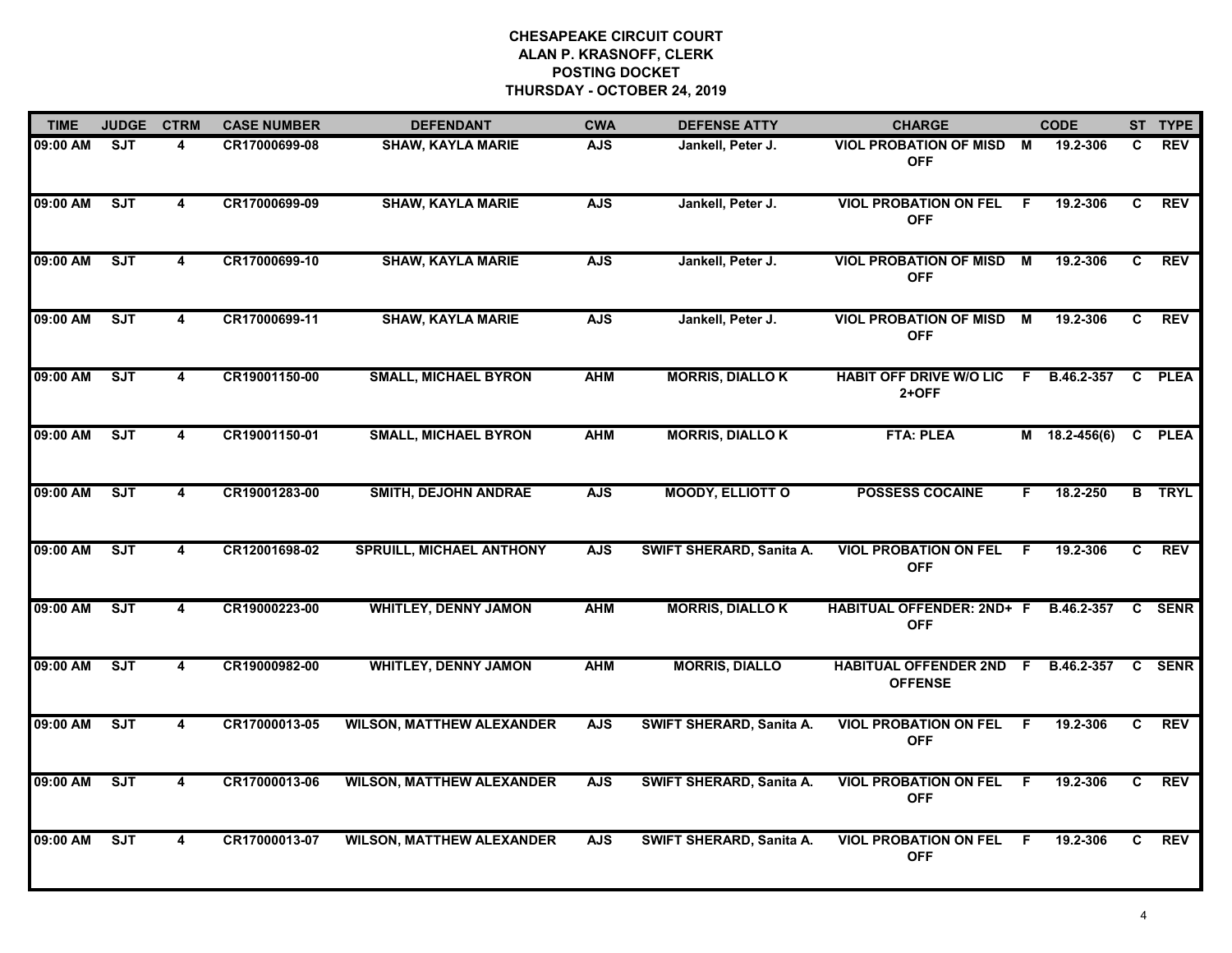| <b>TIME</b> | <b>JUDGE</b> | <b>CTRM</b>    | <b>CASE NUMBER</b> | <b>DEFENDANT</b>                 | <b>CWA</b> | <b>DEFENSE ATTY</b>           | <b>CHARGE</b>                                     |    | <b>CODE</b>    |   | ST TYPE       |
|-------------|--------------|----------------|--------------------|----------------------------------|------------|-------------------------------|---------------------------------------------------|----|----------------|---|---------------|
| 09:00 AM    | <b>RAB</b>   | $\overline{7}$ | CR17000917-02      | <b>BRADSHAW, PAULA MARIE</b>     | <b>DLB</b> | <b>MORRIS, DIALLO K</b>       | <b>VIOL PROBATION ON FEL</b><br><b>OFF</b>        | F. | 19.2-306       | C | <b>BOND</b>   |
| 09:00 AM    | <b>RAB</b>   | $\overline{7}$ | CR19001305-00      | <b>DEMETRIS, JANELL CHARLEAN</b> | <b>DAM</b> | <b>MUSSONI, ERIK</b>          | <b>POSSESS FENTANYL</b>                           | F. | 18.2-250       |   | C PLEA        |
| 09:00 AM    | <b>RAB</b>   | $\overline{7}$ | CR19001305-01      | <b>DEMETRIS, JANELL CHARLEAN</b> | <b>DAM</b> | <b>MUSSONI, ERIK</b>          | <b>POSSESS COCAINE</b>                            | F. | 18.2-250       |   | C PLEA        |
| 09:00 AM    | <b>RAB</b>   | $\overline{7}$ | CR17002262-01      | <b>DODDS, GLENN DALE</b>         | <b>DLB</b> | <b>MORRIS, DIALLOK</b>        | <b>VIOL PROBATION ON FEL</b><br><b>OFF</b>        | F. | 19.2-306       |   | C BOND        |
| 09:00 AM    | <b>RAB</b>   | 7              | CR19001280-00      | <b>EDWARDS, TIFFANY TERRELL</b>  | <b>MLK</b> | <b>RINGLER-LANTZY, THOMAS</b> | <b>POSSESS N-</b><br><b>ETHYLPENTYLONE</b>        | F. | 18.2-250       |   | <b>B</b> PLEA |
| 09:00 AM    | <b>RAB</b>   | $\overline{7}$ | CR19001280-01      | <b>EDWARDS, TIFFANY TERRELL</b>  | <b>MLK</b> | <b>RINGLER-LANTZY, THOMAS</b> | <b>POSSESS MARIJUANA</b>                          | М  | 18.2-250.1     |   | <b>B</b> PLEA |
| 09:00 AM    | <b>RAB</b>   | $\overline{7}$ | CR19001280-02      | <b>EDWARDS, TIFFANY TERRELL</b>  | <b>MLK</b> | <b>RINGLER-LANTZY, THOMAS</b> | DRIVE WHILE SUSPENDED                             |    | M 74-73 (74-4) |   | <b>B</b> PLEA |
| 09:00 AM    | <b>RAB</b>   | $\overline{7}$ | CR19001758-00      | <b>JACKSON, EDWARD CORNELL</b>   | <b>MLK</b> | SWIFT SHERARD, Sanita A.      | <b>PETIT LARCENY &lt;\$5</b><br><b>PICKPOCKET</b> | F. | 18.2-96        |   | C PLEA        |
| 09:00 AM    | <b>RAB</b>   | $\overline{7}$ | CR19001758-01      | <b>JACKSON, EDWARD CORNELL</b>   | <b>MLK</b> | SWIFT SHERARD, Sanita A.      | <b>PETIT LARCENY &lt;\$5</b><br><b>PICKPOCKET</b> | F. | 18.2-96        |   | C PLEA        |
| 09:00 AM    | <b>RAB</b>   | 7              | CR19001262-00      | <b>KARANGELEN, RICHARD DAVID</b> | <b>DLB</b> | <b>DUNNIGAN, BRIAN T</b>      | <b>BUY/RECV STOL PROP</b><br><\$500 3RD+          | F. | 18.2-108       |   | <b>B</b> TRYL |
| 09:00 AM    | <b>RAB</b>   | $\overline{7}$ | CR19001262-01      | <b>KARANGELEN, RICHARD DAVID</b> | <b>DLB</b> | <b>DUNNIGAN, BRIAN T</b>      | <b>DRIVE SUSPENDED 3RD+</b><br><b>OFF</b>         | М  | B.46.2-301     |   | <b>B</b> TRYL |
| 09:00 AM    | <b>RAB</b>   | $\overline{7}$ | CR19001262-02      | <b>KARANGELEN, RICHARD DAVID</b> | DLB        | <b>DUNNIGAN, BRIAN T</b>      | <b>DISPLAY FICTITIOUS PLATE M</b>                 |    | 46.2-613(4)    | B | TRYL          |
| 09:00 AM    | <b>RAB</b>   | $\overline{7}$ | CR17001450-01      | <b>LEE, BRITNEY JANE</b>         | <b>DLB</b> | <b>MORRIS, DIALLOK</b>        | <b>PROB VIOL POSSESS</b><br><b>HEROIN</b>         | F. | 19.2-306       |   | C BOND        |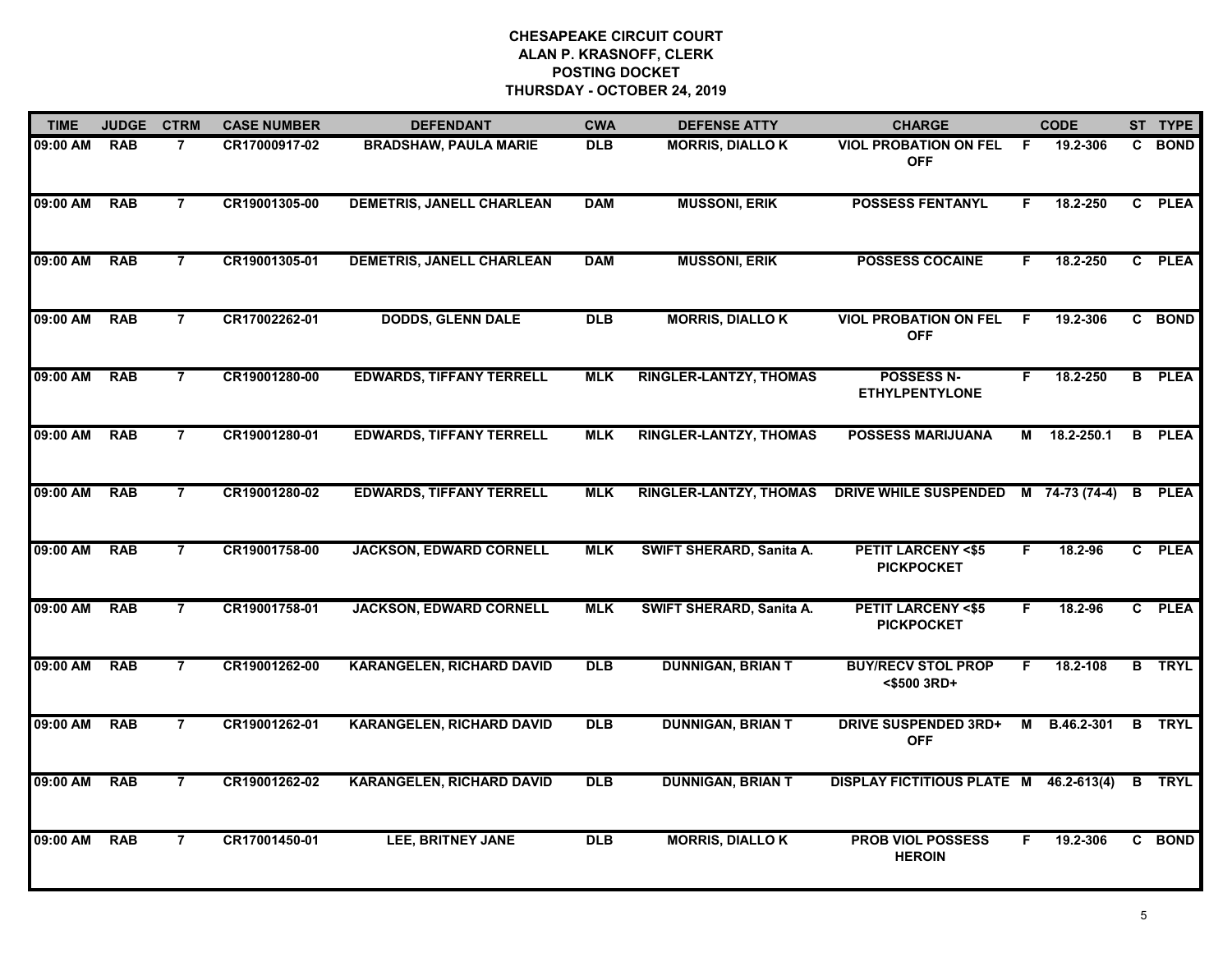| <b>TIME</b> | <b>JUDGE</b> | <b>CTRM</b>    | <b>CASE NUMBER</b> | <b>DEFENDANT</b>              | <b>CWA</b> | <b>DEFENSE ATTY</b>                          | <b>CHARGE</b>                                        |     | <b>CODE</b>  |    | ST TYPE         |
|-------------|--------------|----------------|--------------------|-------------------------------|------------|----------------------------------------------|------------------------------------------------------|-----|--------------|----|-----------------|
| 09:00 AM    | <b>RAB</b>   | $\overline{7}$ | CR19001174-00      | <b>MIDGETTE, DONNA LYNNE</b>  | <b>DJH</b> | <b>MORRIS, DIALLO K</b>                      | <b>FTA-WITNESS</b>                                   | М   | 18.2-456     |    | C BOND          |
| 09:00 AM    | <b>RAB</b>   | $\overline{7}$ | CR19001245-00      | PITTMAN, CLEVIN ANTHONY       | <b>DLB</b> | <b>ARRINGTON, DEBRACA</b><br><b>CHAVONNE</b> | <b>ASSLT: ON LAW ENF/DOC</b><br><b>PERSON</b>        | F.  | 18.2-57      | C  | <b>WC</b>       |
| 09:00 AM    | <b>RAB</b>   | $\overline{7}$ | CR19001245-01      | PITTMAN, CLEVIN ANTHONY       | <b>DLB</b> | <b>ARRINGTON, DEBRACA</b><br><b>CHAVONNE</b> | <b>ASSLT: ON LAW ENF/DOC</b><br><b>PERSON</b>        | - F | 18.2-57      | C  | <b>WC</b>       |
| 09:00 AM    | <b>RAB</b>   | 7              | CR19001245-02      | PITTMAN, CLEVIN ANTHONY       | <b>DLB</b> | <b>ARRINGTON, DEBRACA</b><br><b>CHAVONNE</b> | DWI: 1ST OFF                                         |     | M A.18.2-266 | C  | WC              |
| 09:00 AM    | <b>RAB</b>   | $\overline{7}$ | CR19001245-03      | PITTMAN, CLEVIN ANTHONY       | <b>DLB</b> | <b>ARRINGTON, DEBRACA</b><br><b>CHAVONNE</b> | REFUSED BLOOD/BREATH C<br><b>TEST</b>                |     | 18.2-268.3   | -S | <b>WC</b>       |
| 09:00 AM    | <b>RAB</b>   | $\overline{7}$ | CR19001245-04      | PITTMAN, CLEVIN ANTHONY       | <b>DLB</b> | <b>ARRINGTON, DEBRACA</b><br><b>CHAVONNE</b> | ELUDE/DISREGARD POLICE- M 46.2-817(A)<br><b>MISD</b> |     |              | C. | WC              |
| 09:00 AM    | <b>RAB</b>   | $\overline{7}$ | CR19001245-05      | PITTMAN, CLEVIN ANTHONY       | <b>DLB</b> | <b>ARRINGTON, DEBRACA</b><br><b>CHAVONNE</b> | <b>SUSP O/L</b>                                      | М   | B.46.2-301   | C  | $\overline{wc}$ |
| 09:00 AM    | <b>RAB</b>   | $\overline{7}$ | CR19001245-06      | PITTMAN, CLEVIN ANTHONY       | <b>DLB</b> | <b>ARRINGTON, DEBRACA</b><br><b>CHAVONNE</b> | <b>FICTITIOUS TAGS</b>                               | М   | 46.2-613     | C  | <b>WC</b>       |
| 09:00 AM    | <b>RAB</b>   | $\overline{7}$ | CR16000266-05      | <b>ROBINSON, KEONA NICOLE</b> | <b>MLK</b> | Black, Hugh E.; III                          | <b>VIOL PROBATION ON FEL</b><br><b>OFF</b>           | F   | 19.2-306     |    | C BOND          |
| 09:00 AM    | <b>RAB</b>   | $\overline{7}$ | CR16000266-06      | <b>ROBINSON, KEONA NICOLE</b> | <b>MLK</b> | Black, Hugh E.; III                          | <b>VIOL PROBATION ON FEL</b><br><b>OFF</b>           | -F  | 19.2-306     |    | C BOND          |
| 09:00 AM    | <b>RAB</b>   | $\overline{7}$ | CR19001433-00      | <b>SKEENS, MATTHEW AARON</b>  | <b>DLB</b> | <b>FLANDERS, JOSHUA B</b>                    | PETIT LARCENY 3RD+ OFF F                             |     | 18.2-96      |    | C TRYL          |
| 09:00 AM    | <b>RAB</b>   | $\overline{7}$ | CR19001433-01      | <b>SKEENS, MATTHEW AARON</b>  | <b>DLB</b> | <b>FLANDERS, JOSHUA B</b>                    | PETIT LARCENY 3RD+ OFF F                             |     | 18.2-96      |    | C TRYL          |
| 09:00 AM    | <b>RAB</b>   | $\overline{7}$ | CR19001433-02      | <b>SKEENS, MATTHEW AARON</b>  | <b>DLB</b> | <b>FLANDERS, JOSHUA B</b>                    | PETIT LARCENY 3RD+ OFF F                             |     | 18.2-96      |    | C TRYL          |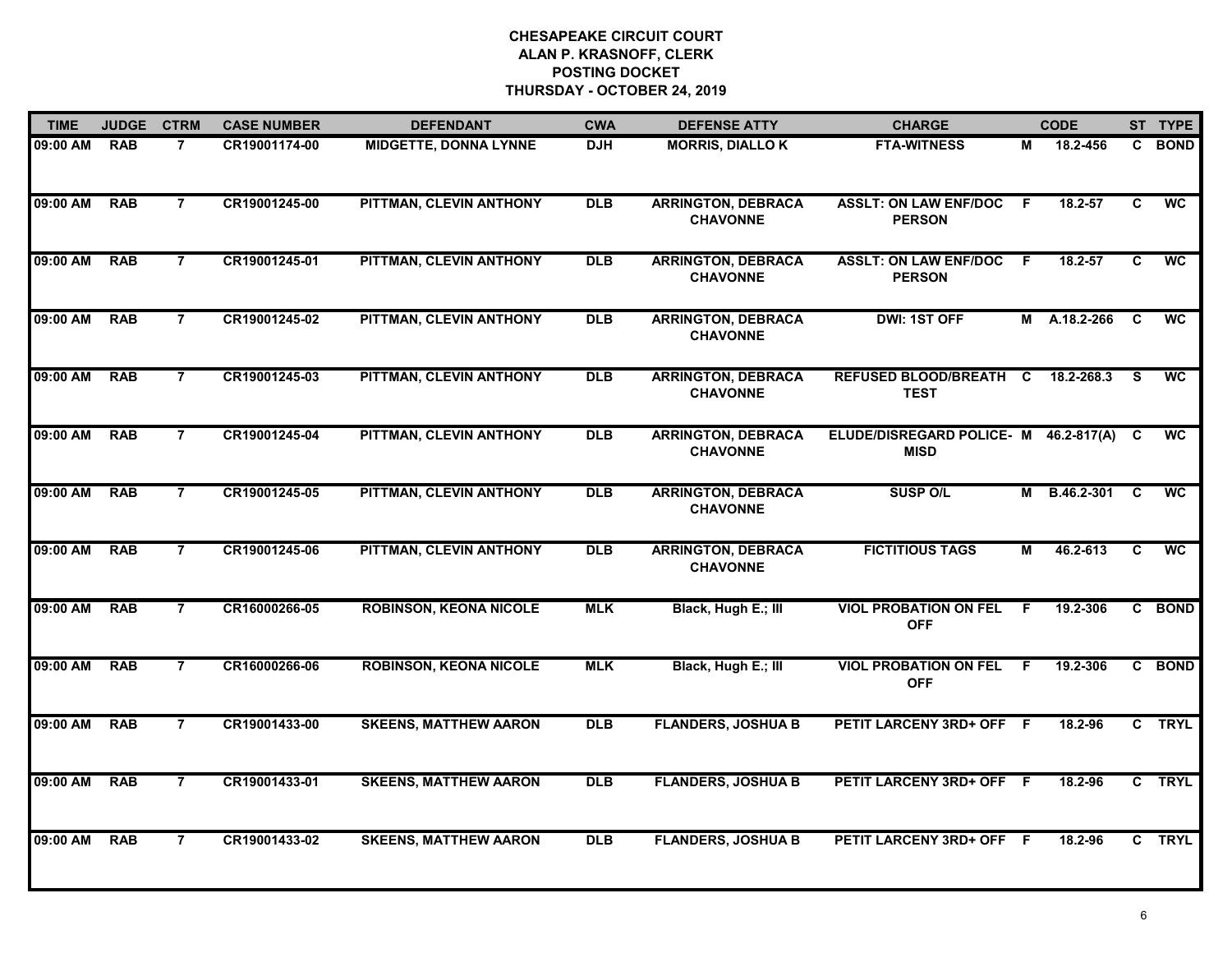| <b>TIME</b> | <b>JUDGE</b> | <b>CTRM</b>    | <b>CASE NUMBER</b> | <b>DEFENDANT</b>                                | <b>CWA</b> | <b>DEFENSE ATTY</b>           | <b>CHARGE</b>                                                     |    | <b>CODE</b>  |    | ST TYPE         |
|-------------|--------------|----------------|--------------------|-------------------------------------------------|------------|-------------------------------|-------------------------------------------------------------------|----|--------------|----|-----------------|
| 09:00 AM    | <b>RAB</b>   | $\overline{7}$ | CR19001433-03      | <b>SKEENS, MATTHEW AARON</b>                    | <b>DLB</b> | <b>FLANDERS, JOSHUA B</b>     | PETIT LARCENY 3RD+ OFF F                                          |    | 18.2-96      |    | C TRYL          |
| 09:00 AM    | <b>RAB</b>   | $\overline{7}$ | CR19001433-04      | <b>SKEENS, MATTHEW AARON</b>                    | <b>DLB</b> | <b>FLANDERS, JOSHUA B</b>     | PETIT LARCENY 3RD+ OFF F                                          |    | 18.2-96      |    | C TRYL          |
| 09:00 AM    | <b>RAB</b>   | $\overline{7}$ | CR18001081-00      | <b>STANFORD, MICHAEL ELIJAH</b>                 | <b>AMF</b> | <b>BROWN, CURTIS</b>          | <b>ABDUCTION</b>                                                  | F. | 18.2-48      | B. | <b>MOT</b>      |
| 09:00 AM    | <b>RAB</b>   | 7              | CR19000782-00      | <b>WETHERINGTON, CHRISTOPHER</b><br><b>JEAN</b> | <b>AMF</b> |                               | RINGLER-LANTZY, THOMAS VIOLENT FELON POSS/TRAN F<br><b>WEAPON</b> |    | 18.2-308.2   | C  | <b>WC</b>       |
| 09:00 AM    | <b>RAB</b>   | $\overline{7}$ | CR19000782-01      | <b>WETHERINGTON, CHRISTOPHER</b><br><b>JEAN</b> | <b>AMF</b> | <b>RINGLER-LANTZY, THOMAS</b> | <b>PETIT LARCENY &lt;\$500</b>                                    | М  | 18.2-96      | C. | $\overline{wc}$ |
| 09:00 AM    | <b>RAB</b>   | $\overline{7}$ | CR19000782-02      | <b>WETHERINGTON, CHRISTOPHER</b><br><b>JEAN</b> | <b>AMF</b> | <b>RINGLER-LANTZY, THOMAS</b> | <b>FIREARM: RECKLESS</b><br><b>HANDLING</b>                       | М  | 18.2-56.1    | C  | <b>WC</b>       |
| 09:00 AM    | <b>RAB</b>   | $\overline{7}$ | CR19000782-03      | <b>WETHERINGTON, CHRISTOPHER</b><br><b>JEAN</b> | <b>AMF</b> | <b>RINGLER-LANTZY, THOMAS</b> | <b>CREDIT CARD LARCENY</b>                                        | F. | 18.2-192     | C  | $\overline{wc}$ |
| 09:00 AM    | <b>RAB</b>   | $\overline{7}$ | CR19000782-04      | <b>WETHERINGTON, CHRISTOPHER</b><br><b>JEAN</b> | <b>AMF</b> | <b>RINGLER-LANTZY, THOMAS</b> | <b>TAMPER W/ VEHICLE</b>                                          | М  | 18.2-147     | C  | <b>WC</b>       |
| 09:00 AM    | <b>RAB</b>   | $\overline{7}$ | CR19000782-05      | <b>WETHERINGTON, CHRISTOPHER</b><br><b>JEAN</b> | <b>AMF</b> | <b>RINGLER-LANTZY, THOMAS</b> | <b>DISCHARGE FIREARM IN</b><br><b>PUBLIC</b>                      | М  | 18.2-280     | C. | <b>WC</b>       |
| 09:00 AM    | <b>RAB</b>   | 7              | CR19000782-06      | <b>WETHERINGTON, CHRISTOPHER</b><br><b>JEAN</b> | <b>AMF</b> | <b>RINGLER-LANTZY, THOMAS</b> | <b>BRANDISH FIREARM</b>                                           | М  | 18.2-282     | C  | <b>WC</b>       |
| 09:00 AM    | <b>RAB</b>   | $\overline{7}$ | CR19000782-07      | <b>WETHERINGTON, CHRISTOPHER</b><br><b>JEAN</b> | <b>AMF</b> | <b>RINGLER-LANTZY, THOMAS</b> | HIT & RUN-ACCIDENT ><br>\$1000 FEL                                |    | F C.46.2-894 | C  | WC              |
| 09:00 AM    | <b>RAB</b>   | $\overline{7}$ | CR19000782-08      | <b>WETHERINGTON, CHRISTOPHER</b><br><b>JEAN</b> | <b>AMF</b> | <b>RINGLER-LANTZY, THOMAS</b> | FEL OFFENDER ESC W/O<br><b>VIOLENCE</b>                           | F. | 18.2-479     | C  | <b>WC</b>       |
| 09:00 AM    | <b>RAB</b>   | $\overline{7}$ | CR19000782-09      | <b>WETHERINGTON, CHRISTOPHER</b><br><b>JEAN</b> | <b>AMF</b> | <b>RINGLER-LANTZY, THOMAS</b> | <b>CREDIT CARD THEFT</b>                                          | F  | 18.2-192     | C. | <b>WC</b>       |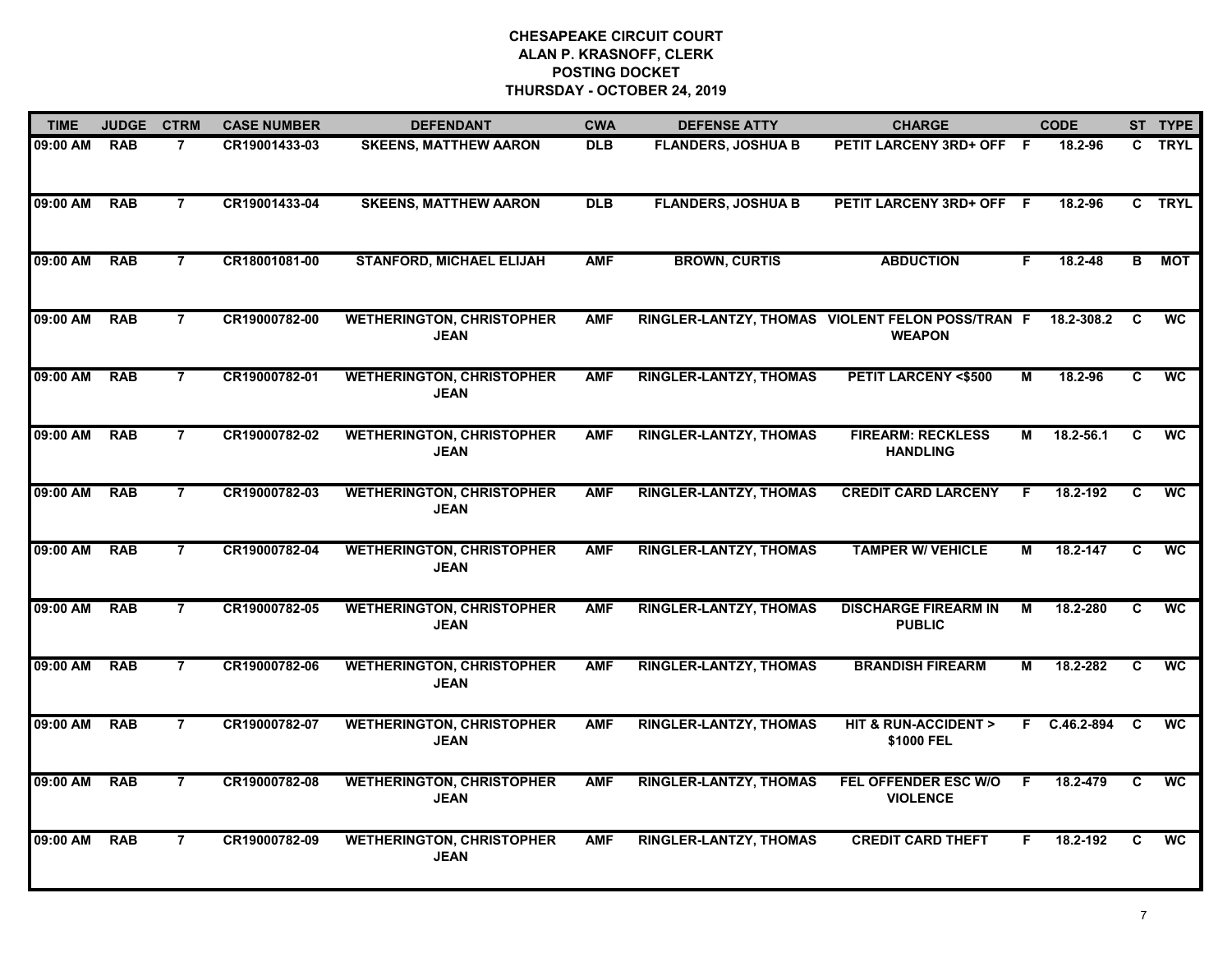| <b>TIME</b>   | <b>JUDGE</b> | <b>CTRM</b>    | <b>CASE NUMBER</b> | <b>DEFENDANT</b>                 | <b>CWA</b> | <b>DEFENSE ATTY</b>       | <b>CHARGE</b>                                 |    | <b>CODE</b> |              | ST TYPE         |
|---------------|--------------|----------------|--------------------|----------------------------------|------------|---------------------------|-----------------------------------------------|----|-------------|--------------|-----------------|
| 09:00 AM      | <b>RAB</b>   | $\overline{7}$ | CR02A03980-02      | <b>WILSON, LEON ANTHONY</b>      | <b>DLB</b> | Buyrn, Richard L.         | <b>PROB VIOL GRAND</b><br><b>LARCENY</b>      | F. | 19.2-306    | C.           | C.              |
| 09:00 AM      | <b>RAB</b>   | $\overline{7}$ | CR02A03981-02      | <b>WILSON, LEON ANTHONY</b>      | <b>DLB</b> | Buyrn, Richard L.         | <b>PROB VIOL GRAND</b><br><b>LARCENY</b>      | F  | 19.2-306    | C            | C               |
| 09:01 AM      | <b>MATA</b>  | 6              | CR16000671-01      | <b>BAILEY, LATRICIA ANN</b>      |            | SWIFT-SHERARD, Sanita A.  | <b>PROB VIOL (POSSESS</b><br><b>COCAINE)</b>  | F. | 19.2-306    | $\mathbf{c}$ | <b>DC</b>       |
| 09:01 AM MATA |              | 6              | CR18000933-00      | <b>BAILEY, LATRICIA ANN</b>      |            | <b>WENTWORTH, RACHEL</b>  | <b>PETIT LARCENY 3RD+</b><br><b>OFFENSE</b>   | F. | 18.2-96     | C            | <b>DC</b>       |
| 09:01 AM MATA |              | 6              | CR18000933-01      | <b>BAILEY, LATRICIA ANN</b>      |            | <b>WENTWORTH, RACHEL</b>  | <b>POSSESS COCAINE</b>                        | F. | 18.2-250    | C.           | DC.             |
| 09:01 AM MATA |              | 6              | CR18000933-02      | <b>BAILEY, LATRICIA ANN</b>      |            | <b>WENTWORTH, RACHEL</b>  | <b>GRAND LARCENY</b>                          | F. | 18.2-95     | C            | $\overline{DC}$ |
| 09:01 AM MATA |              | 6              | CR16001822-06      | <b>BAKER, CRYSTAL ESTELLE</b>    |            | <b>ALOUPAS, CARMELOU</b>  | PROB VIOL P LARCENY 3RD F                     |    | 19.2-306    | C            | $\overline{DC}$ |
| 09:01 AM MATA |              | 6              | CR16001822-07      | <b>BAKER, CRYSTAL ESTELLE</b>    |            | <b>ALOUPAS, CARMELOU</b>  | <b>PROB VIOL POSSESS</b><br><b>FENTANYL</b>   | F. | 19.2-306    | C            | <b>DC</b>       |
| 09:01 AM MATA |              | 6              | CR16001822-08      | <b>BAKER, CRYSTAL ESTELLE</b>    |            | <b>ALOUPAS, CARMELOU</b>  | <b>PROB VIOL POSS</b><br><b>PARAPHERNALIA</b> | М  | 19.2-306    | C            | DC.             |
| 09:01 AM MATA |              | 6              | CR18001152-02      | <b>BAKER, CRYSTAL ESTELLE</b>    |            | <b>ALOUPAS, CARMELOU</b>  | <b>PROB VIOL POSSESS</b><br><b>FENTANYL</b>   | F. | 19.2-306    | C            | DC              |
| 09:01 AM MATA |              | 6              | CR18001152-03      | <b>BAKER, CRYSTAL ESTELLE</b>    |            | <b>ALOUPAS, CARMELOU</b>  | <b>PROB VIOL POSSESS</b><br><b>COCAINE</b>    | F. | 19.2-306    | C.           | $\overline{DC}$ |
| 09:01 AM MATA |              | 6              | CR14000790-03      | <b>BOYD, SEAN ALAN</b>           |            | <b>SHANNON, KRISTEN M</b> | <b>PROB VIOL CC THEFT</b>                     | F. | 19.2-306    | F.           | $\overline{DC}$ |
| 09:01 AM MATA |              | 6              | CR18001368-00      | <b>CLARK, DAVID ASHBERRY; JR</b> |            | <b>BARLOW, JASON</b>      | <b>PETIT LARCENY: 3RD+</b><br><b>OFFENSE</b>  | F  | 18.2-96     | C            | DC              |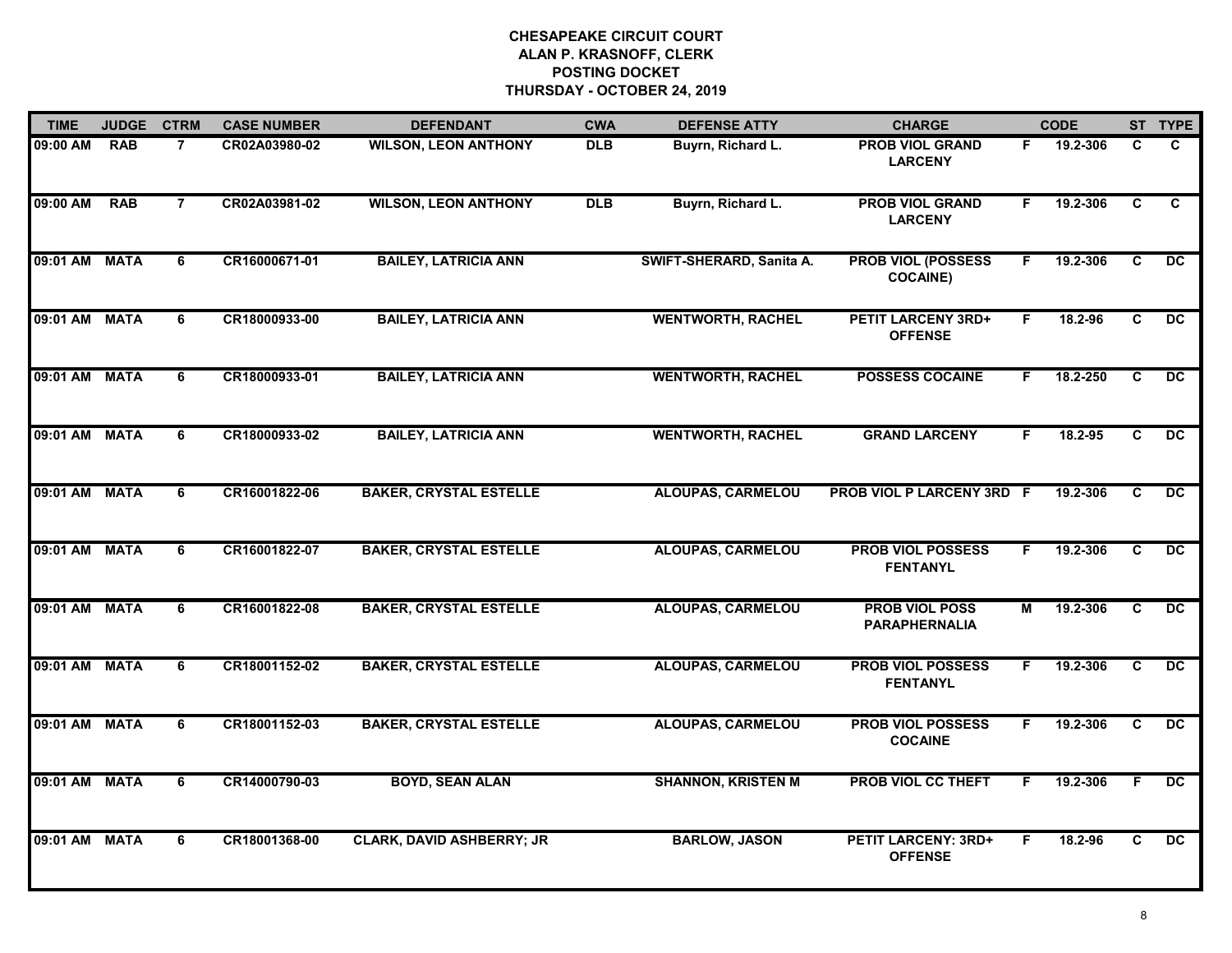| <b>TIME</b>   | <b>JUDGE</b> | <b>CTRM</b> | <b>CASE NUMBER</b> | <b>DEFENDANT</b>               | <b>CWA</b> | <b>DEFENSE ATTY</b>       | <b>CHARGE</b>                               |    | <b>CODE</b> |              | ST TYPE         |
|---------------|--------------|-------------|--------------------|--------------------------------|------------|---------------------------|---------------------------------------------|----|-------------|--------------|-----------------|
| 09:01 AM MATA |              | 6           | CR16000546-02      | <b>COMFORT, ADRIENNE RENEE</b> | <b>JAF</b> | Spencer, Jo Anne          | VIO PROB (POSS COCAINE) F                   |    | 19.2-306    | C            | DC.             |
| 09:01 AM MATA |              | 6           | CR17002122-00      | <b>CONOVER, CHASE ALLEN</b>    |            | <b>BARLOW, JASON A</b>    | <b>POSSESS</b><br><b>METHAMPHETAMINE</b>    | F  | 18.2-250    | B            | $\overline{DC}$ |
| 09:01 AM MATA |              | 6           | CR11001356-02      | <b>CUETO, GINGER MARIE</b>     |            | <b>BLACK, HUGH E; III</b> | <b>VIOL PROBATION ON FEL</b><br><b>OFF</b>  | F  | 19.2-306    | $\mathbf{C}$ | <b>DC</b>       |
| 09:01 AM MATA |              | 6           | CR11001759-02      | <b>CUETO, GINGER MARIE</b>     |            | <b>BLACK, HUGH E; III</b> | <b>VIOL PROBATION ON FEL</b><br><b>OFF</b>  | F. | 19.2-306    | C            | <b>DC</b>       |
| 09:01 AM MATA |              | 6           | CR05A01085-01      | <b>DUNNING, MORGAN JAY</b>     |            | <b>OXENHAM, CARA P</b>    | <b>VIOL PROBATION ON FEL</b><br><b>OFF</b>  | F. | 19.2-306    | C            | DC.             |
| 09:01 AM MATA |              | 6           | CR08001765-01      | <b>DUNNING, MORGAN JAY</b>     |            | <b>OXENHAM, CARA P</b>    | <b>VIOL PROBATION ON FEL</b><br><b>OFF</b>  | -F | 19.2-306    | C            | DC              |
| 09:01 AM MATA |              | 6           | CR11001680-01      | <b>DUNNING, MORGAN JAY</b>     |            | <b>OXENHAM, CARA P</b>    | <b>VIOL PROBATION ON FEL</b><br><b>OFF</b>  | F. | 19.2-306    | C            | DC.             |
| 09:01 AM MATA |              | 6           | CR14001882-02      | <b>GAMBRELL, FLOYD DEE</b>     |            | Mason, G. Jeffrey         | VIOL PROB (POSS HEROIN) F                   |    | 19.2-306    | $\mathbf{C}$ | <b>DC</b>       |
| 09:01 AM      | <b>MATA</b>  | 6           | CR14001882-03      | <b>GAMBRELL, FLOYD DEE</b>     |            | Mason, G. Jeffrey         | <b>VIOL PROB (HABITUAL OFF- F</b><br>PRIOR) |    | 19.2-306    | C.           | <b>DC</b>       |
| 09:01 AM MATA |              | 6           | CR13002311-03      | <b>GRANT, JAMES ARNOLD; JR</b> |            | <b>SWEENEY, B COLIN</b>   | <b>VIOL PROBATION ON FEL</b><br><b>OFF</b>  | F. | 19.2-306    | C            | DC              |
| 09:01 AM MATA |              | 6           | CR14000600-01      | <b>GRANT, JAMES ARNOLD; JR</b> |            | <b>MELTON, JAMES</b>      | <b>VIOL PROBATION ON FEL</b><br><b>OFF</b>  | -F | 19.2-306    | C            | DC              |
| 09:01 AM MATA |              | 6           | CR17000057-03      | <b>HAMIL, RAVEN NICOLE</b>     | <b>AHM</b> | <b>BOUCHARD, JULIAN</b>   | <b>PROB VIOL POSSESS</b><br><b>HEROIN</b>   | F. | 19.2-306    | C            | $\overline{DC}$ |
| 09:01 AM MATA |              | 6           | CR18001153-03      | <b>HAMIL, RAVEN NICOLE</b>     | <b>AHM</b> | <b>BOUCHARD, JULIAN</b>   | <b>PROB VIOL POSSESS</b><br><b>HEROIN</b>   | F. | 19.2-306    | C            | DC.             |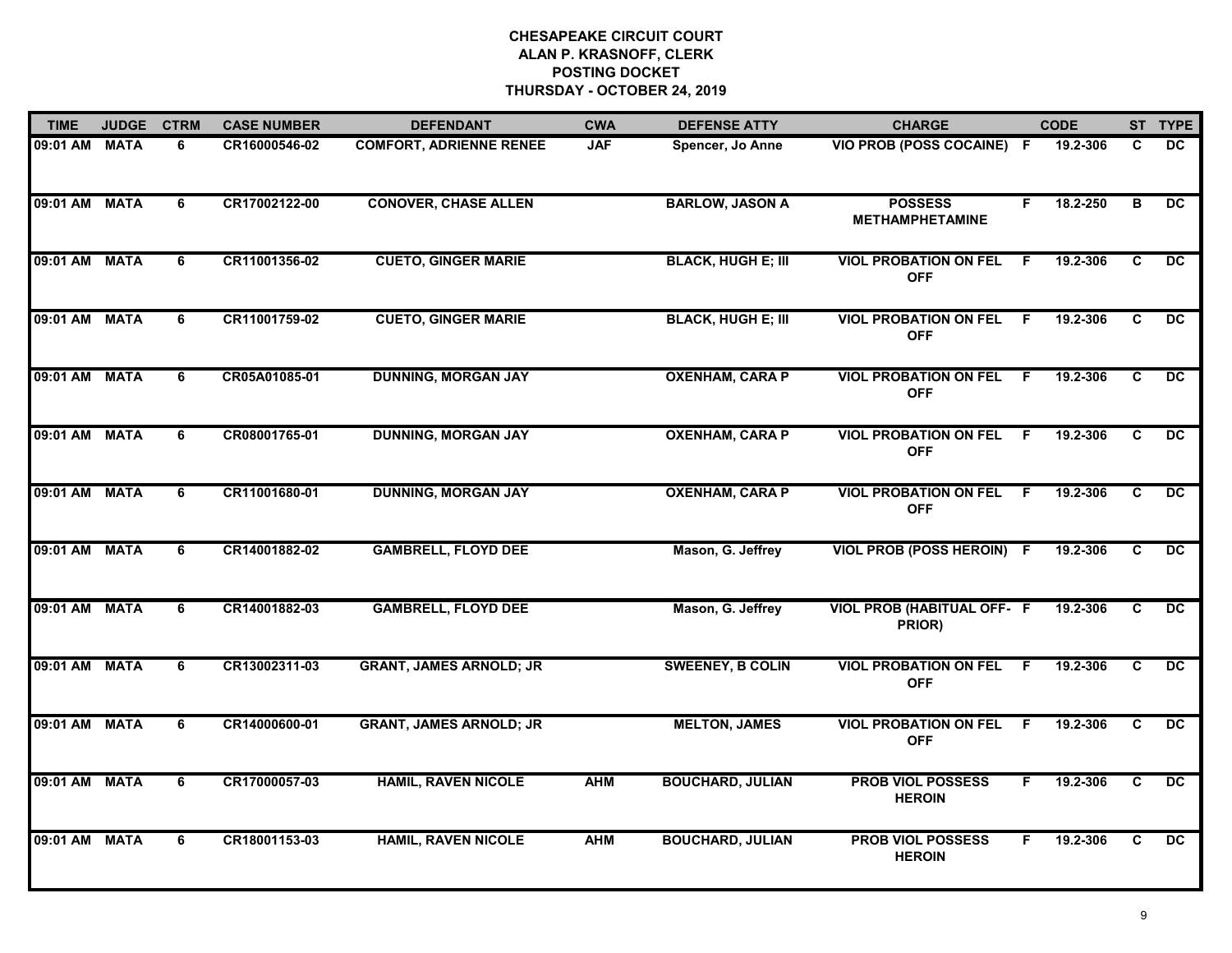| <b>TIME</b>   | <b>JUDGE</b> | <b>CTRM</b>    | <b>CASE NUMBER</b> | <b>DEFENDANT</b>               | <b>CWA</b> | <b>DEFENSE ATTY</b>           | <b>CHARGE</b>                                   |                         | <b>CODE</b>     |                         | ST TYPE         |
|---------------|--------------|----------------|--------------------|--------------------------------|------------|-------------------------------|-------------------------------------------------|-------------------------|-----------------|-------------------------|-----------------|
| 09:01 AM MATA |              | 6              | CR18001153-04      | <b>HAMIL, RAVEN NICOLE</b>     | <b>AHM</b> | <b>BOUCHARD, JULIAN</b>       | <b>PROB VIOL POSSESS</b><br><b>COCAINE</b>      | F.                      | 19.2-306        | C                       | DC.             |
| 09:01 AM MATA |              | 6              | CR17000042-07      | <b>HAMMEREN, CLAUDIA ANNE</b>  |            | <b>SWEENEY, B COLIN</b>       | <b>PROB VIOL (POSSESS</b><br><b>HEROIN)</b>     | F                       | 19.2-306        | C                       | DC              |
| 09:01 AM MATA |              | 6              | CR17000042-08      | <b>HAMMEREN, CLAUDIA ANNE</b>  |            | <b>SWEENEY, B COLIN</b>       | <b>PROB VIOL (POSSESS</b><br><b>HEROIN)</b>     | F.                      | 19.2-306        | C                       | DC              |
| 09:01 AM MATA |              | 6              | CR17000042-10      | <b>HAMMEREN, CLAUDIA ANNE</b>  |            | <b>SWEENEY, B COLIN</b>       | <b>GD BEH VIOL(POSS CONTR M</b><br>PARAPH)      |                         | 19.2-306        | C.                      | DC.             |
| 09:01 AM MATA |              | 6              | CR17000042-12      | <b>HAMMEREN, CLAUDIA ANNE</b>  |            | <b>SWEENEY, B COLIN</b>       | <b>GD BEH VIOL(POSS CONTR M</b><br>PARAPH)      |                         | 19.2-306        | C                       | DC.             |
| 09:01 AM MATA |              | 6              | CR17000042-13      | HAMMEREN, CLAUDIA ANNE         |            | <b>SWEENEY, B COLIN</b>       | <b>GOOD BEHAV VIOL (DUI: 1ST M</b><br>OFF)      |                         | 19.2-306        | C                       | DC              |
| 09:01 AM MATA |              | $\overline{6}$ | CR17000042-14      | <b>HAMMEREN, CLAUDIA ANNE</b>  |            | <b>SWEENEY, B COLIN</b>       | <b>GD BEH VIOL(DRIV ON</b><br><b>REV'D LIC)</b> | $\overline{\mathsf{M}}$ | 19.2-306        | $\overline{c}$          | $\overline{DC}$ |
| 09:01 AM MATA |              | 6              | CR18000716-00      | <b>HAMMEREN, CLAUDIA ANNE</b>  |            | <b>HOGAN, DANIEL</b>          | <b>GRAND LARCENY</b>                            | F                       | 18.2-95         | C                       | $\overline{DC}$ |
| 09:01 AM MATA |              | 6              | CR18000716-01      | <b>HAMMEREN, CLAUDIA ANNE</b>  |            | <b>MUSSONI, ERIK</b>          | <b>STOLEN PROPERTY</b>                          |                         | F 18.2-108.01 C |                         | DC.             |
| 09:01 AM      | <b>MATA</b>  | 6              | CR18000716-02      | <b>HAMMEREN, CLAUDIA ANNE</b>  |            | <b>MUSSONI, ERIK</b>          | <b>OBTAIN MONEY</b><br><b>FALSELY/INT FRAUD</b> | М                       | 18.2-178        | $\overline{c}$          | $\overline{DC}$ |
| 09:01 AM MATA |              | 6              | CR18000935-00      | <b>JAMES, HEATHER MARIE</b>    |            | <b>WOOTEN, MATTHEW C</b>      | <b>POSSESS HEROIN</b>                           | F.                      | 18.2-250        | C                       | $\overline{DC}$ |
| 09:01 AM MATA |              | 6              | CR17000976-00      | <b>KARNES, LOREN ALBERTSON</b> |            | <b>HOLDER, WILLIAM JOSHUA</b> | <b>POSSESS FENTANYL</b>                         | F.                      | 18.2-250        | $\overline{\mathbf{B}}$ | $\overline{DC}$ |
| 09:01 AM MATA |              | 6              | CR17000976-01      | <b>KARNES, LOREN ALBERTSON</b> |            | <b>HOLDER, WILLIAM JOSHUA</b> | <b>POSSESS PARPHERNALIA</b>                     | М                       | 54.1-3466       | в                       | <b>DC</b>       |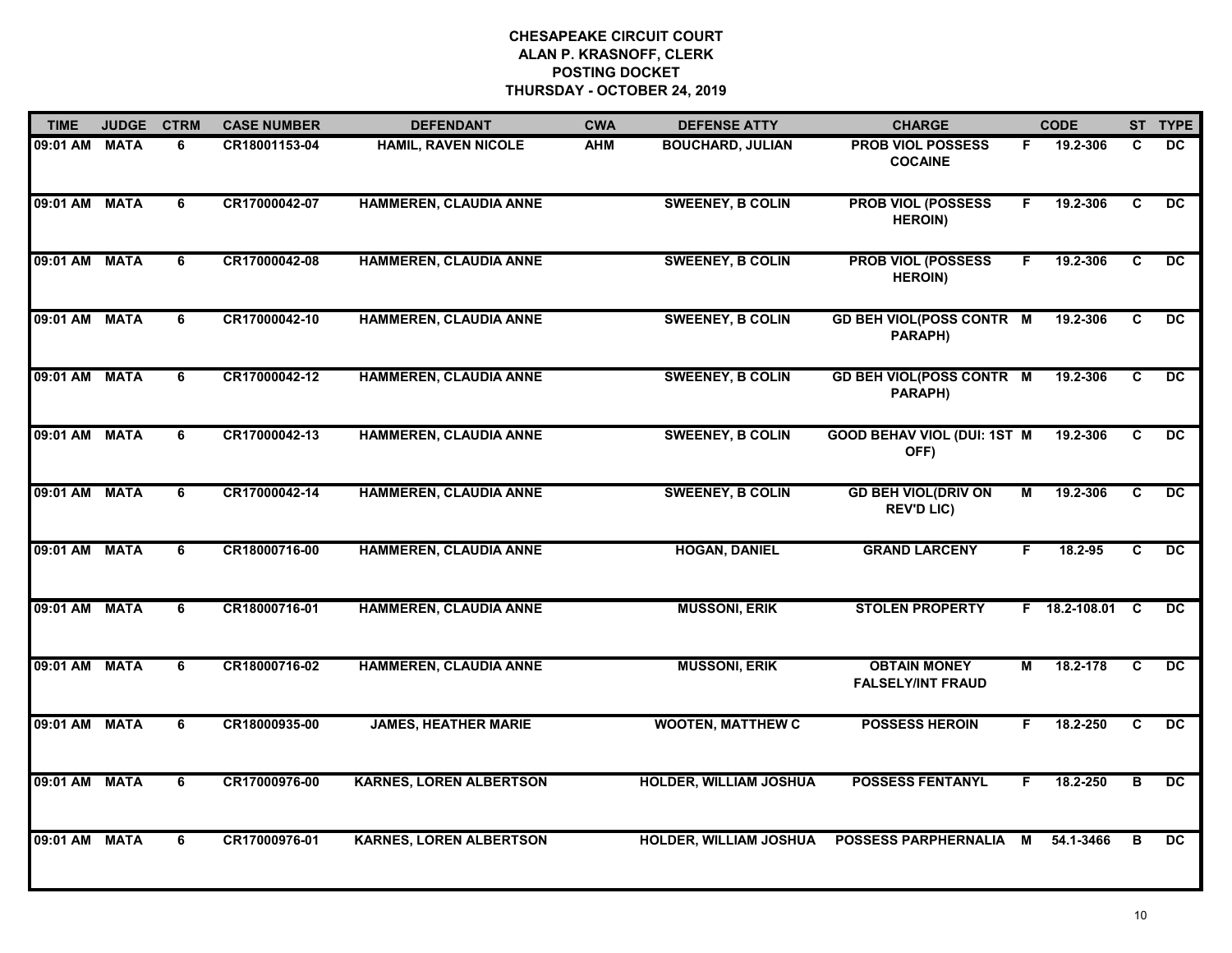| <b>TIME</b>   | <b>JUDGE</b> | <b>CTRM</b> | <b>CASE NUMBER</b> | <b>DEFENDANT</b>                | <b>CWA</b> | <b>DEFENSE ATTY</b>           | <b>CHARGE</b>                                   |     | <b>CODE</b>   |          | ST TYPE         |
|---------------|--------------|-------------|--------------------|---------------------------------|------------|-------------------------------|-------------------------------------------------|-----|---------------|----------|-----------------|
| 09:01 AM MATA |              | 6           | CR17000976-02      | <b>KARNES, LOREN ALBERTSON</b>  |            | <b>HOLDER, WILLIAM JOSHUA</b> | <b>POSSESS MARIJUANA</b>                        |     | M 18.2-250.1  | B        | DC.             |
| 09:01 AM MATA |              | 6           | CR17001340-00      | <b>KARNES, LOREN ALBERTSON</b>  |            | <b>FLANDERS, JOSHUA B</b>     | <b>CONSPIRE TO COMMIT</b><br><b>LARCENY</b>     | F.  | $18.2 - 23$   | C        | $\overline{DC}$ |
| 09:01 AM MATA |              | 6           | CR17001340-01      | <b>KARNES, LOREN ALBERTSON</b>  |            | <b>FLANDERS, JOSHUA B</b>     | <b>GRAND LARCENY</b>                            | F.  | 18.2-95       | C        | DC              |
| 09:01 AM MATA |              | 6           | CR17001340-02      | <b>KARNES, LOREN ALBERTSON</b>  |            | <b>FLANDERS, JOSHUA B</b>     | <b>LARCENY W/INTENT TO</b><br><b>SELL</b>       |     | F 18.2-108.01 | <b>C</b> | DC.             |
| 09:01 AM MATA |              | 6           | CR17001340-03      | <b>KARNES, LOREN ALBERTSON</b>  |            | <b>FLANDERS, JOSHUA B</b>     | <b>OBTAIN MONEY BY FALSE</b><br><b>PRETENSE</b> | - F | 18.2-178      | C.       | DC.             |
| 09:01 AM MATA |              | 6           | CR17001340-05      | <b>KARNES, LOREN ALBERTSON</b>  |            | <b>FLANDERS, JOSHUA B</b>     | <b>GRAND LARCENY</b>                            | F.  | 18.2-95       | C        | DC              |
| 09:01 AM MATA |              | 6           | CR10000091-03      | <b>KLEMSTINE, NATHAN ROBERT</b> |            | <b>SPENCER, JOANNE</b>        | <b>VIOL PROBATION ON FEL</b><br><b>OFF</b>      | F.  | 19.2-306      | C        | $\overline{DC}$ |
| 09:01 AM MATA |              | 6           | CR15001732-00      | <b>KLEMSTINE, NATHAN ROBERT</b> |            | <b>SPENCER, JO ANNE</b>       | <b>ELUDE</b>                                    | F   | 46.2-817      | C        | <b>DC</b>       |
| 09:01 AM MATA |              | 6           | CR06A01886-01      | LITTLE, JEDEDIAH WILLIAM        |            | <b>SHANNON, KRISTEN M</b>     | <b>PROB VIOL(POSS</b><br><b>BURGLARS TOOLS)</b> | F   | 19.2-306      | C        | DC              |
| 09:01 AM MATA |              | 6           | CR06A01887-01      | <b>LITTLE, JEDEDIAH WILLIAM</b> |            | <b>SHANNON, KRISTEN M</b>     | <b>PROB VIOL</b><br>(CONCEALMENT)               | F.  | 19.2-306      | C        | $\overline{DC}$ |
| 09:01 AM MATA |              | 6           | CR12001284-05      | LITTLE, JEDEDIAH WILLIAM        |            | <b>SHANNON, KRISTEN M</b>     | <b>PROB VIOL (GRAND</b><br><b>LARCENY)</b>      | F.  | 19.2-306      | C.       | DC              |
| 09:01 AM MATA |              | 6           | CR12001284-06      | LITTLE, JEDEDIAH WILLIAM        |            | <b>SHANNON, KRISTEN M</b>     | <b>PROB VIOL (TRESPASS)</b>                     | M   | 19.2-306      | C        | DC              |
| 09:01 AM MATA |              | 6           | CR12001284-07      | LITTLE, JEDEDIAH WILLIAM        |            | <b>SHANNON, KRISTEN M</b>     | <b>PROB VIOL (GRAND</b><br><b>LARCENY)</b>      | F   | 19.2-306      | C        | DC              |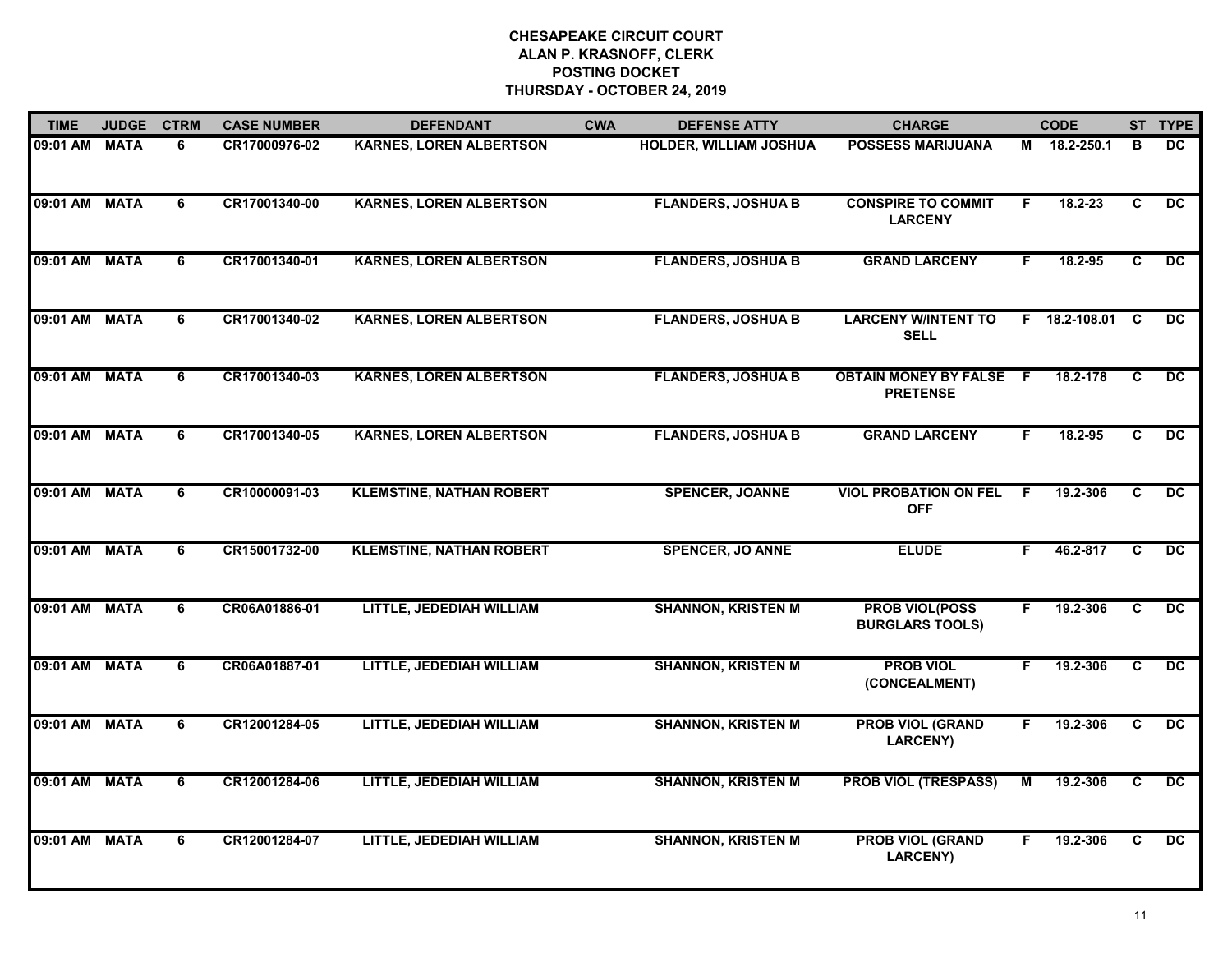| <b>TIME</b>   | <b>JUDGE</b> | <b>CTRM</b> | <b>CASE NUMBER</b> | <b>DEFENDANT</b>                         | <b>CWA</b> | <b>DEFENSE ATTY</b>          | <b>CHARGE</b>                                   |     | <b>CODE</b> |                | ST TYPE         |
|---------------|--------------|-------------|--------------------|------------------------------------------|------------|------------------------------|-------------------------------------------------|-----|-------------|----------------|-----------------|
| 09:01 AM MATA |              | 6           | CR11001989-08      | <b>MILLS, JAMES DAVID</b>                |            | SWIFT-SHERARD, Sanita A.     | <b>PROB VIOL (POSSESS</b><br><b>COCAINE)</b>    | F.  | 19.2-306    | C              | DC              |
| 09:01 AM MATA |              | 6           | CR17002232-06      | <b>MILLS, LOGAN SHAWN</b>                |            | <b>SHANNON, KRISTEN M</b>    | <b>PROB VIOL GRAND</b><br><b>LARCENY</b>        | F.  | 19.2-306    | $\overline{c}$ | $\overline{DC}$ |
| 09:01 AM MATA |              | 6           | CR17002232-07      | <b>MILLS, LOGAN SHAWN</b>                |            | <b>SHANNON, KRISTEN M</b>    | <b>PROB VIOL OBT MNY FLS</b><br><b>PRTNS</b>    | M   | 19.2-306    | $\mathbf{C}$   | $\overline{DC}$ |
| 09:01 AM MATA |              | 6           | CR12001883-01      | PITTS-WORRELL, PATIENCE<br><b>PATRIC</b> |            | <b>DUNN, JASON A</b>         | <b>VIOL PROBATION ON FEL</b><br><b>OFF</b>      | E   | 19.2-306    | C              | <b>DC</b>       |
| 09:01 AM MATA |              | 6           | CR12003172-01      | PITTS-WORRELL, PATIENCE<br><b>PATRIC</b> |            | <b>DUNN, JASON A</b>         | <b>VIOL PROBATION ON FEL</b><br><b>OFF</b>      | - F | 19.2-306    | C              | $\overline{DC}$ |
| 09:01 AM MATA |              | 6           | CR09001221-02      | <b>PODRUCHNY, BETH ANN</b>               |            | <b>ALOUPAS, CARMELOU</b>     | <b>PROB VIOL FORGERY</b>                        | F.  | 19.2-306    | C.             | DC              |
| 09:01 AM MATA |              | 6           | CR12001648-03      | <b>REED, JONATHAN PATRICK</b>            |            | <b>JELICH, JOHN</b>          | <b>PROB VIOL (PETIT LARC.- F</b><br>3RD)        |     | 19.2-306    | C              | $\overline{DC}$ |
| 09:01 AM MATA |              | 6           | CR12001766-03      | <b>REED, JONATHAN PATRICK</b>            |            | <b>JELICH, JOHN</b>          | <b>PROB VIOL (PETIT LARC.- F</b><br>3RD)        |     | 19.2-306    | C              | $\overline{DC}$ |
| 09:01 AM MATA |              | 6           | CR15000085-02      | <b>REED, JONATHAN PATRICK</b>            |            | <b>JELICH, JOHN</b>          | <b>PROB VIOL (POSSESS</b><br><b>HEROIN)</b>     | F.  | 19.2-306    | C              | <b>DC</b>       |
| 09:01 AM MATA |              | 6           | CR08001825-01      | <b>ROSS, CALVIN LIONEL</b>               |            | <b>TAYLOR, MATTHEW T; SR</b> | <b>PROB VIOL (GRAND</b><br><b>LARCENY)</b>      | F.  | 19.2-306    | C              | $\overline{DC}$ |
| 09:01 AM MATA |              | 6           | CR17001150-01      | <b>SHELTON, JOSHUA REED</b>              |            | <b>OXENHAM, CARA P</b>       | <b>VIOL PROBATION OF MISD</b><br><b>OFF</b>     | M   | 19.2-306    | C              | DC              |
| 09:01 AM MATA |              | 6           | CR18002096-00      | <b>SHELTON, JOSHUA REED</b>              |            | <b>FORSTIE, AARON</b>        | <b>POSSESS COCAINE</b>                          | F.  | 18.2-250    | C              | DC              |
| 09:01 AM MATA |              | 6           | CR16000711-03      | <b>STEPHENS, WHITNEY MELISSA</b>         |            | Buyrn, William E.            | <b>PROB VIOL (PETIT</b><br><b>LARCENY: 3RD)</b> | F   | 19.2-306    | C.             | DC              |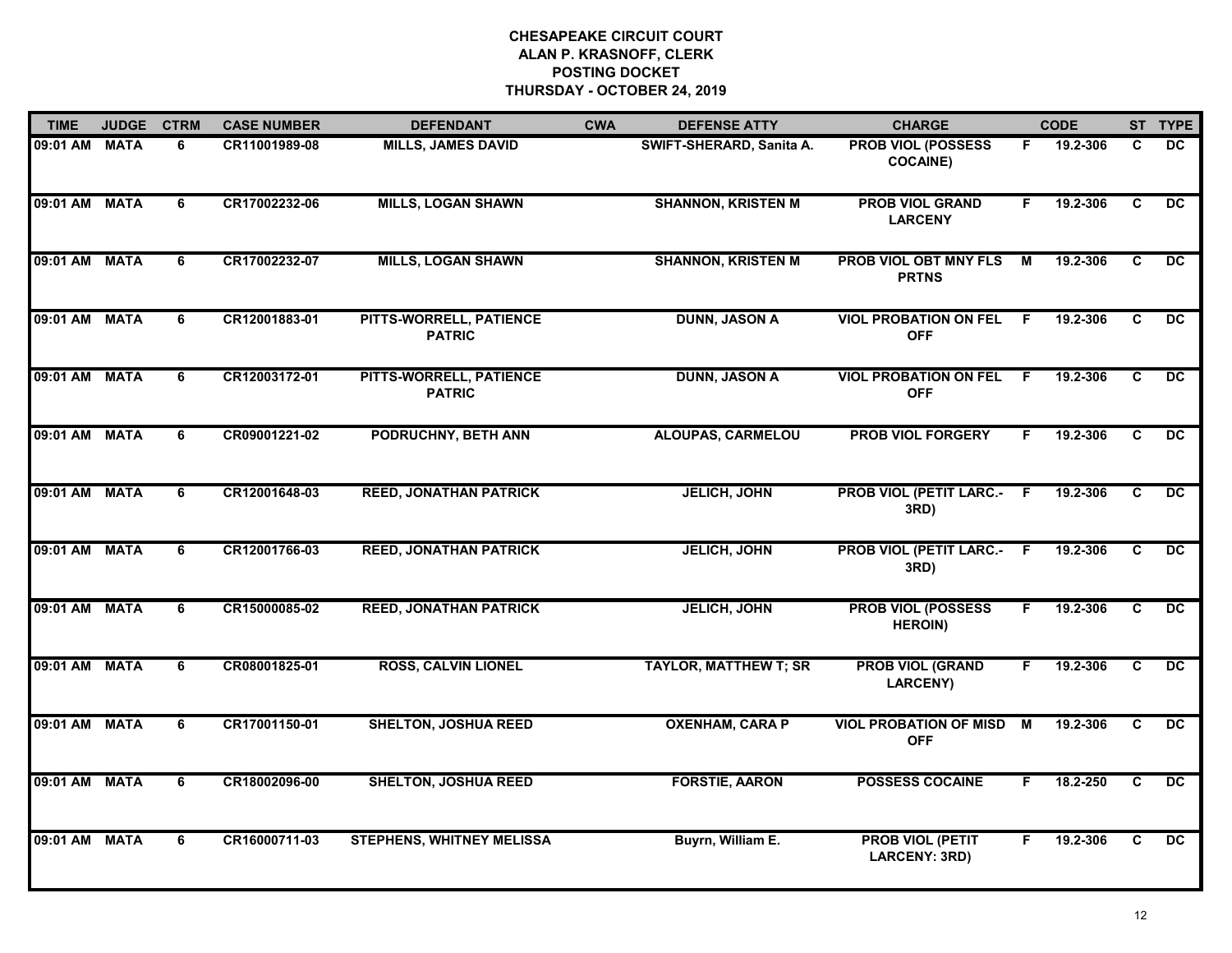| <b>TIME</b>   | <b>JUDGE</b> | <b>CTRM</b>    | <b>CASE NUMBER</b> | <b>DEFENDANT</b>                  | <b>CWA</b> | <b>DEFENSE ATTY</b>      | <b>CHARGE</b>                               |     | <b>CODE</b> |              | ST TYPE         |
|---------------|--------------|----------------|--------------------|-----------------------------------|------------|--------------------------|---------------------------------------------|-----|-------------|--------------|-----------------|
| 09:01 AM MATA |              | 6              | CR16000711-04      | <b>STEPHENS, WHITNEY MELISSA</b>  |            | Buyrn, William E.        | <b>PROB VIOL (POSSESS</b><br><b>HEROIN)</b> | F.  | 19.2-306    | C            | <b>DC</b>       |
| 09:01 AM      | <b>MATA</b>  | 6              | CR16001178-07      | <b>STEPHENS, WHITNEY MELISSA</b>  |            | Buyrn, William E.        | <b>PROB VIOL (CREDIT CARD F</b><br>THEFT)   |     | 19.2-306    | C            | DC              |
| 09:01 AM      | <b>MATA</b>  | 6              | CR16001178-08      | <b>STEPHENS, WHITNEY MELISSA</b>  |            | Buyrn, William E.        | <b>PROB VIOL(PETIT LARC-</b><br>3RD+ OFF)   | E   | 19.2-306    | $\mathbf{C}$ | <b>DC</b>       |
| 09:01 AM      | <b>MATA</b>  | 6              | CR17001129-00      | <b>TEW, CYNTHIA RAE</b>           |            | <b>SACKS, ANDREW</b>     | <b>POSSESS HEROIN</b>                       | F.  | 18.2-250    | B            | DC.             |
| 09:01 AM      | <b>MATA</b>  | 6              | CR17001129-01      | <b>TEW, CYNTHIA RAE</b>           |            | <b>SACKS, ANDREW</b>     | <b>PETIT LARCENY</b>                        | M   | 18.2-96     | B            | $\overline{DC}$ |
| 09:01 AM MATA |              | 6              | CR17001129-02      | TEW, CYNTHIA RAE                  |            | <b>SACKS, ANDREW</b>     | <b>POSSESS FENTANYL</b>                     | F.  | 18.2-250    | C.           | DC              |
| 09:01 AM      | <b>MATA</b>  | $\overline{6}$ | CR08002968-02      | <b>TOLSON, CHRISTOPHER ROBERT</b> |            | <b>PASS, STEPHANIE P</b> | <b>VIOL PROBATION ON FEL</b><br><b>OFF</b>  | F.  | 19.2-306    | C            | $\overline{DC}$ |
| 09:01 AM MATA |              | 6              | CR09003527-01      | <b>TOLSON, CHRISTOPHER ROBERT</b> |            |                          | <b>VIOL PROBATION ON FEL</b><br><b>OFF</b>  | F.  | 19.2-306    | C            | DC              |
| 09:01 AM      | <b>MATA</b>  | 6              | CR09003528-01      | <b>TOLSON, CHRISTOPHER ROBERT</b> |            | <b>PASS, STEPHANIE P</b> | <b>VIOL PROBATION ON FEL</b><br><b>OFF</b>  | -F  | 19.2-306    | C            | DC              |
| 09:01 AM      | <b>MATA</b>  | 6              | CR09003529-01      | <b>TOLSON, CHRISTOPHER ROBERT</b> |            | <b>PASS, STEPHANIE P</b> | <b>VIOL PROBATION ON FEL</b><br><b>OFF</b>  | -F. | 19.2-306    | C            | $\overline{DC}$ |
| 09:01 AM MATA |              | 6              | CR09003530-01      | <b>TOLSON, CHRISTOPHER ROBERT</b> |            | <b>PASS, STEPHANIE P</b> | <b>VIOL PROBATION ON FEL</b><br><b>OFF</b>  | F.  | 19.2-306    | C.           | $\overline{DC}$ |
| 09:01 AM      | <b>MATA</b>  | $\overline{6}$ | CR09003531-01      | <b>TOLSON, CHRISTOPHER ROBERT</b> |            | <b>PASS, STEPHANIE P</b> | <b>VIOL PROBATION ON FEL</b><br><b>OFF</b>  | F.  | 19.2-306    | C            | $\overline{DC}$ |
| 09:01 AM      | <b>MATA</b>  | 6              | CR09003532-01      | <b>TOLSON, CHRISTOPHER ROBERT</b> |            | <b>PASS, STEPHANIE P</b> | <b>VIOL PROBATION OF MISD</b><br><b>OFF</b> | M   | 19.2-306    | C            | <b>DC</b>       |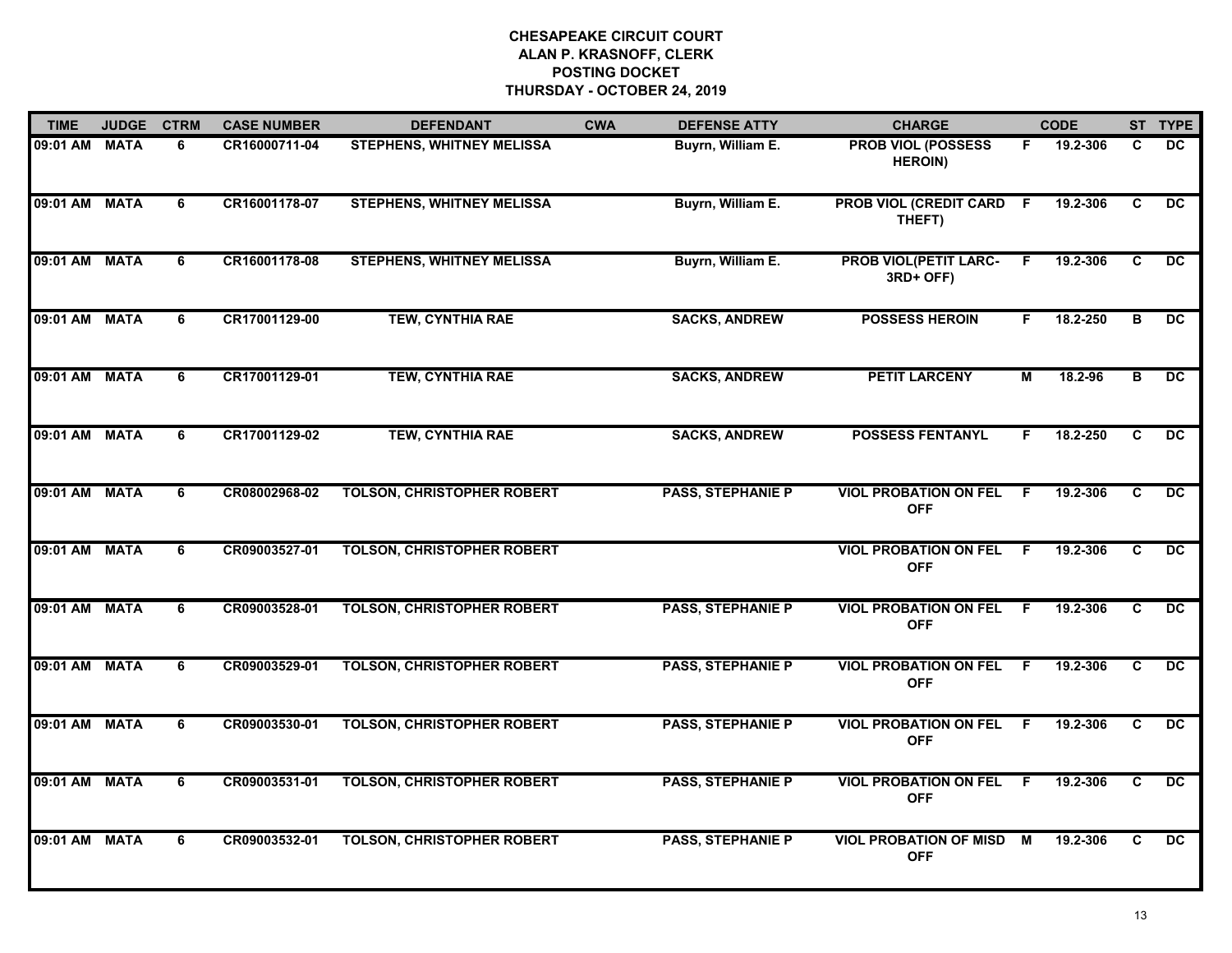| <b>TIME</b>   | <b>JUDGE</b> | <b>CTRM</b>    | <b>CASE NUMBER</b> | <b>DEFENDANT</b>                  | <b>CWA</b> | <b>DEFENSE ATTY</b>      | <b>CHARGE</b>                                  | <b>CODE</b> |          |    | ST TYPE         |
|---------------|--------------|----------------|--------------------|-----------------------------------|------------|--------------------------|------------------------------------------------|-------------|----------|----|-----------------|
| 09:01 AM MATA |              | 6              | CR09003753-01      | <b>TOLSON, CHRISTOPHER ROBERT</b> |            | <b>PASS, STEPHANIE P</b> | <b>VIOL PROBATION ON FEL</b><br><b>OFF</b>     | F.          | 19.2-306 | C  | DC.             |
| 09:01 AM MATA |              | 6              | CR10000142-02      | <b>TOLSON, CHRISTOPHER ROBERT</b> |            | <b>PASS, STEPHANIE P</b> | <b>VIOL PROBATION ON FEL</b><br><b>OFF</b>     | F.          | 19.2-306 | C  | $\overline{DC}$ |
| 09:01 AM MATA |              | 6              | CR10000142-03      | <b>TOLSON, CHRISTOPHER ROBERT</b> |            | <b>PASS, STEPHANIE P</b> | <b>VIOL PROBATION ON FEL</b><br><b>OFF</b>     | F           | 19.2-306 | C  | DC              |
| 09:01 AM MATA |              | 6              | CR17000279-00      | <b>TOLSON, CHRISTOPHER ROBERT</b> |            | Winn, A. Robinson        | <b>LARCENY, 3RD+OFF</b>                        | F           | 18.2-104 | C. | <b>DC</b>       |
| 09:01 AM      | <b>MATA</b>  | 6              | CR17000279-01      | <b>TOLSON, CHRISTOPHER ROBERT</b> |            | Winn, A. Robinson        | <b>LARCENY, 3RD+ OFF</b>                       | F.          | 18.2-104 | C  | DC              |
| 09:01 AM MATA |              | 6              | CR17000279-02      | <b>TOLSON, CHRISTOPHER ROBERT</b> |            | Winn, A. Robinson        | <b>GRAND LARCENY</b>                           | F.          | 18.2-95  | C. | DC              |
| 09:01 AM MATA |              | 6              | CR13001353-03      | <b>WILLIAMS, EMMA LOUISE</b>      |            | Mason, G. Jeffrey        | <b>VIOL PROBATION ON FEL</b><br><b>OFF</b>     | F.          | 19.2-306 | в  | DC              |
| 09:01 AM MATA |              | 6              | CR13001353-04      | <b>WILLIAMS, EMMA LOUISE</b>      |            | Mason, G. Jeffrey        | <b>VIOL GOOD BEHAV ON MISD M</b><br><b>OFF</b> |             | 19.2-306 | в  | DC              |
| 09:01 AM MATA |              | 6              | CR13000025-04      | <b>WYMAN, JASON ANDREW</b>        |            | <b>PLOTT, STEPHEN</b>    | <b>PROB VIOL (POSSESS</b><br><b>HEROIN)</b>    | F.          | 19.2-306 | C  | DC.             |
| 09:30 AM      | <b>RAB</b>   | $\overline{2}$ | CR06002839-02      | <b>BRITE, TONY L</b>              |            |                          | <b>VIOL PROBATION ON FEL</b><br><b>OFF</b>     | -F          | 19.2-306 |    | C ADAT          |
| 09:30 AM      | <b>RAB</b>   | $\overline{2}$ | CR19001750-00      | <b>COSTON, CHELSEA</b>            |            |                          | FTA; CW WITNESS                                | м           | 18.2-456 |    | S ADAT          |
| 09:30 AM      | <b>RAB</b>   | $\overline{2}$ | CR13000938-06      | <b>HAYES, MALCOLM LAVAZEA</b>     |            |                          | VIOL GOOD BEHAV ON FEL F<br><b>OFF</b>         |             | 19.2-306 |    | <b>ADAT</b>     |
| 09:30 AM      | <b>RAB</b>   | $\mathbf{2}$   | CR13000938-07      | <b>HAYES, MALCOLM LAVAZEA</b>     |            |                          | VIOL GOOD BEHAV ON FEL F<br><b>OFF</b>         |             | 19.2-306 |    | <b>ADAT</b>     |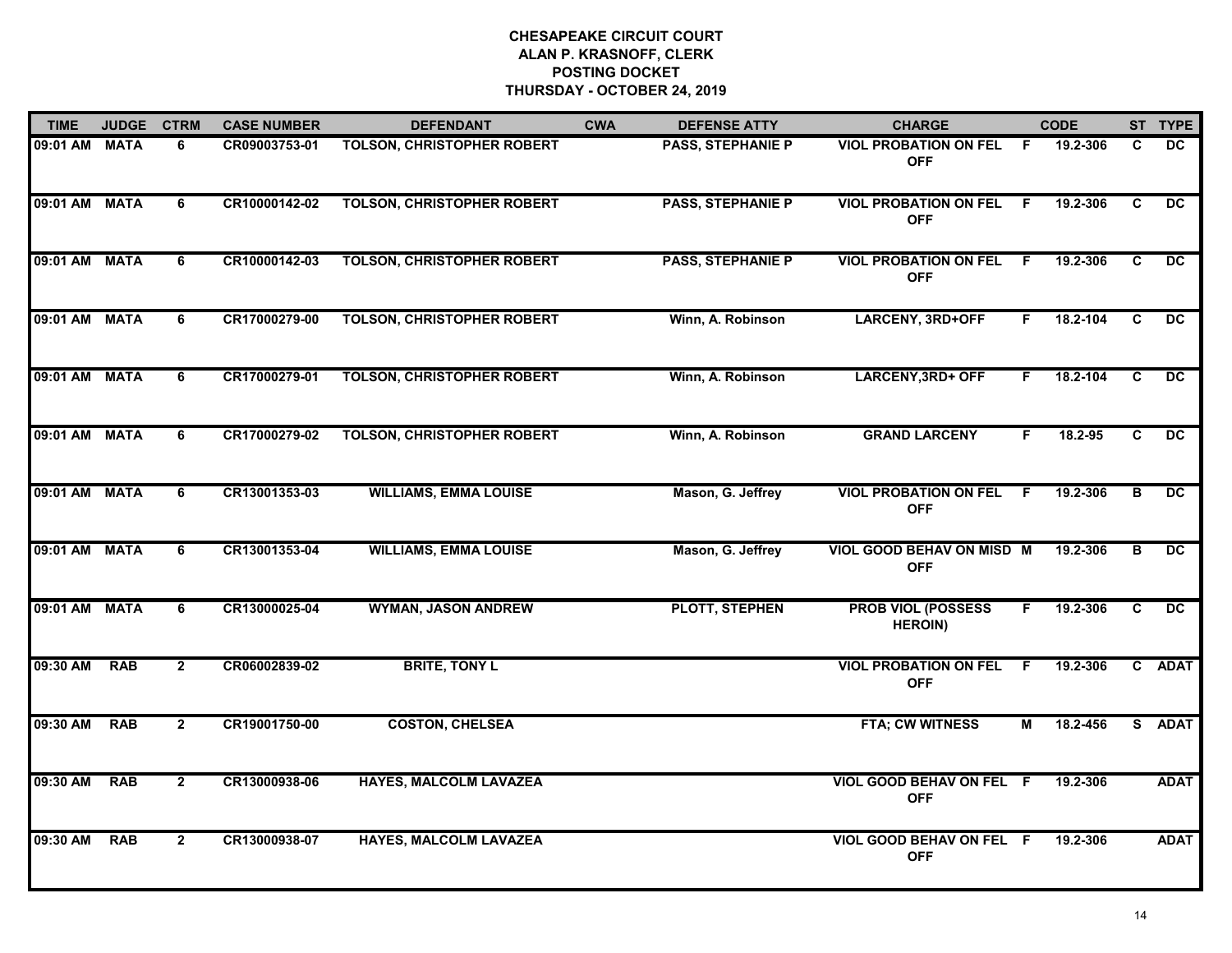| <b>TIME</b> | <b>JUDGE</b> | <b>CTRM</b>    | <b>CASE NUMBER</b> | <b>DEFENDANT</b>              | <b>CWA</b> | <b>DEFENSE ATTY</b> | <b>CHARGE</b>                                 |                | <b>CODE</b> |    | ST TYPE     |
|-------------|--------------|----------------|--------------------|-------------------------------|------------|---------------------|-----------------------------------------------|----------------|-------------|----|-------------|
| 09:30 AM    | <b>RAB</b>   | $\mathbf{2}$   | CR13000938-08      | HAYES, MALCOLM LAVAZEA        |            |                     | VIOL GOOD BEHAV ON FEL F<br><b>OFF</b>        |                | 19.2-306    |    | <b>ADAT</b> |
| 09:30 AM    | <b>RAB</b>   | $\mathbf{2}$   | CR13000938-09      | <b>HAYES, MALCOLM LAVAZEA</b> |            |                     | VIOL GOOD BEHAV ON FEL F<br><b>OFF</b>        |                | 19.2-306    |    | <b>ADAT</b> |
| 09:30 AM    | <b>RAB</b>   | $\mathbf{2}$   | CR13000938-10      | <b>HAYES, MALCOLM LAVAZEA</b> |            |                     | VIOL GOOD BEHAV ON FEL F<br><b>OFF</b>        |                | 19.2-306    |    | <b>ADAT</b> |
| 09:30 AM    | <b>RAB</b>   | $\mathbf{2}$   | CR13000938-11      | HAYES, MALCOLM LAVAZEA        |            |                     | VIOL GOOD BEHAV ON MISD M<br><b>OFF</b>       |                | 19.2-306    |    | <b>ADAT</b> |
| 09:30 AM    | <b>RAB</b>   | $2^{\circ}$    | CR19001751-00      | <b>LENZ, IAN</b>              |            |                     | <b>FTA; CW WITNESS</b>                        | $\blacksquare$ | 18.2-456    | S. | <b>ADAT</b> |
| 09:30 AM    | <b>RAB</b>   | $2^{\circ}$    | CR14000788-06      | <b>RIDDICK, MONICA DENISE</b> |            |                     | <b>VIOL GOOD BEHAV ON FEL F</b><br><b>OFF</b> |                | 19.2-306    |    | <b>ADAT</b> |
| 09:30 AM    | <b>RAB</b>   | $\overline{2}$ | CR14000788-07      | <b>RIDDICK, MONICA DENISE</b> |            |                     | <b>VIOL GOOD BEHAV ON FEL F</b><br><b>OFF</b> |                | 19.2-306    |    | <b>ADAT</b> |
| 09:30 AM    | <b>RAB</b>   | $\overline{2}$ | CR14000788-08      | <b>RIDDICK, MONICA DENISE</b> |            |                     | VIOL GOOD BEHAV ON FEL F<br><b>OFF</b>        |                | 19.2-306    |    | <b>ADAT</b> |
| 09:30 AM    | <b>RAB</b>   | $\mathbf{2}$   | CR14000788-09      | <b>RIDDICK, MONICA DENISE</b> |            |                     | VIOL GOOD BEHAV ON FEL F<br><b>OFF</b>        |                | 19.2-306    |    | <b>ADAT</b> |